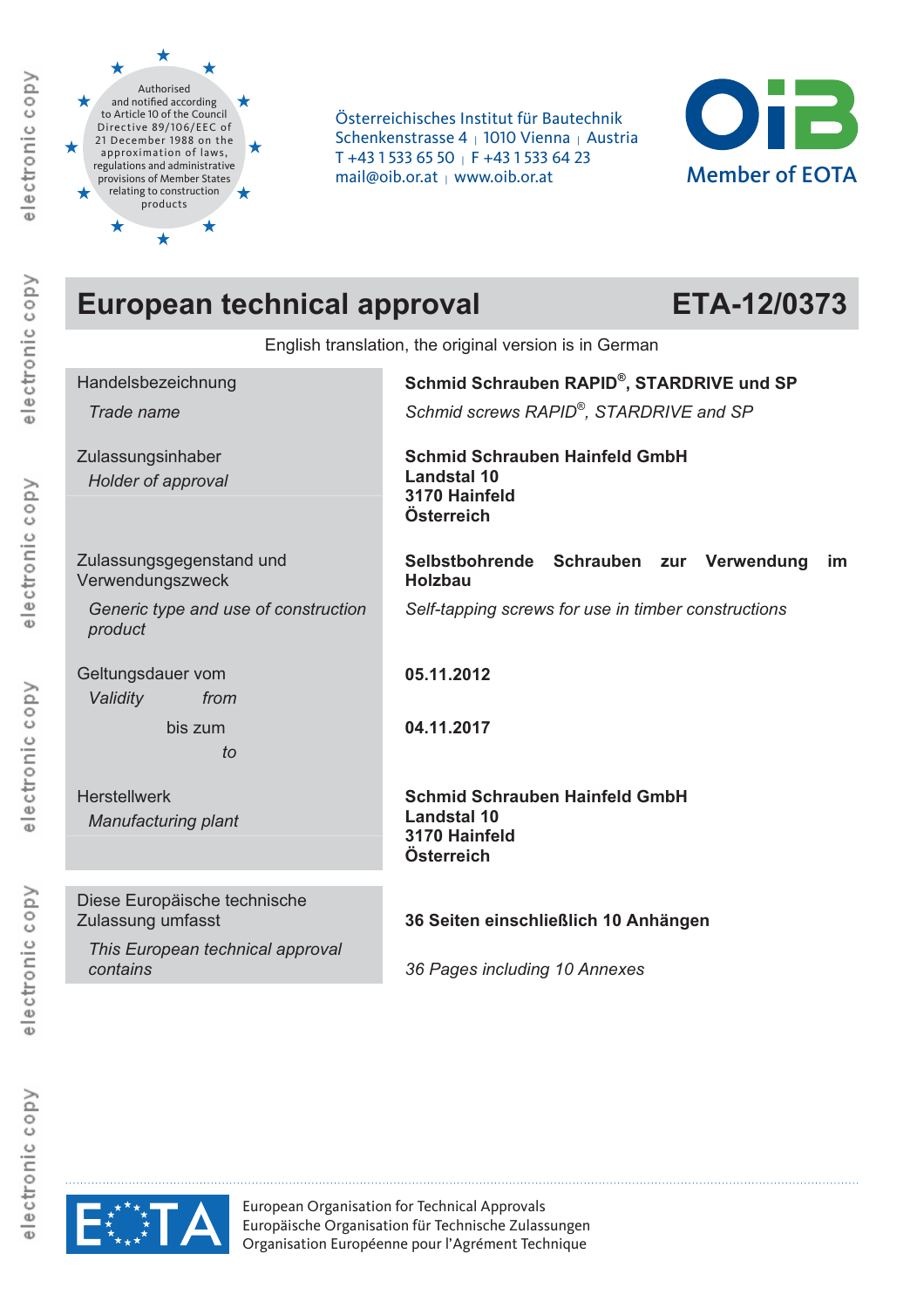

### **I LEGAL BASES AND GENERAL CONDITIONS**

- 1 This European technical approval is issued by Österreichisches Institut für Bautechnik in accordance with:
	- 1. Council Directive 89/106/EEC of 21 December 1988 on the approximation of laws, regulations and administrative provisions of Member States relating to construction products<sup>1</sup>  $-$ Construction Products Directive (CPD) –, amended by the Council Directive 93/68/EEC of 22 July 1993<sup>2</sup>, and Regulation (EC) 1882/2003 of the European Parliament and of the Council of 29 September 2003 $3$ ;
	- 2. *der Vereinbarung gemäß Art. 15a B-VG über die Zusammenarbeit im Bauwesen, LGBl. Für Niederösterreich Nr. 8207-0, in Verbindung mit der NÖ Bauordnung 1996, LGBl. Nr. 8200-19;*

the agreement according to Article 15a federal constitutional law on the co-operation in the construction sector, LGBI. for Lower Austria Nº 8207-0, in conjunction with the Lower Austrian Building Act 1996, LGBI. № 8200-19;

- 3. Common Procedural Rules for Requesting, Preparing and the Granting of European technical approvals set out in the Annex of Commission Decision  $94/23$ /EC<sup>4</sup>;
- 2 Österreichisches Institut für Bautechnik is authorised to check whether the provisions of this European technical approval are met. Checking may take place at the manufacturing plant. Nevertheless, the responsibility for the conformity of the products to the European technical approval and for their fitness for the intended use remains with the holder of the European technical approval.
- 3 This European technical approval is not to be transferred to manufacturers or agents of the manufacturers other than those indicated on Page 1, or manufacturing plants other than those indicated on Page 1 of this European technical approval.
- 4 This European technical approval may be withdrawn by Österreichisches Institut für Bautechnik, in particular pursuant to information by the Commission on the basis of Article 5 (1) of Council Directive 89/106/EEC.
- 5 Reproduction of this European technical approval including transmission by electronic means shall be in full. However, partial reproduction may be made with the written consent of Österreichisches Institut für Bautechnik. In this case partial reproduction has to be designated as such. Texts and drawings of advertising brochures shall not contradict or misuse the European technical approval.
- 6 The European technical approval is issued by the Approval Body in its official language. This version corresponds to the version circulated within EOTA. Translations into other languages have to be designated as such.

 $\overline{a}$ 

Official Journal of the European Communities  $N<sup>2</sup>$  L 40, 11.02.1989, page 12

Official Journal of the European Communities № L 220, 30.08.1993, page 1  $^4$  Official Journal of the European Communities № L 220, 30.08.1993, page 1<br> $^3$  Official Journal of the European Union № L 284, 31.10.2003, page 1

<sup>&</sup>lt;sup>4</sup> Official Journal of the European Communities № L 17, 20.01.1994, page 34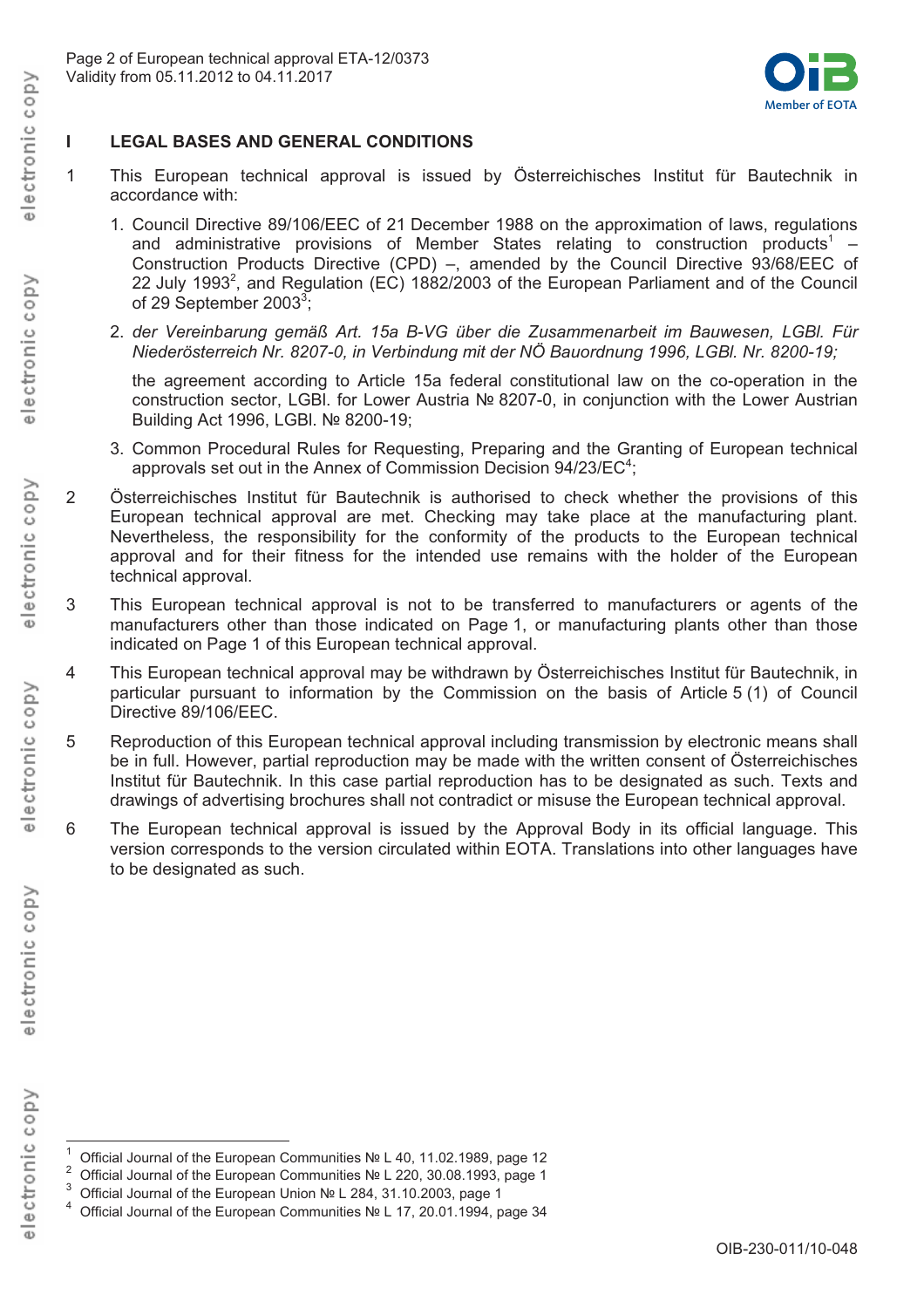

# **II SPECIFIC CONDITIONS OF THE EUROPEAN TECHNICAL APPROVAL**

#### **1 Definition of products and intended uses**

#### **1.1 Definition of the construction product**

Schmid screws RAPID<sup>®</sup>, STARDRIVE and SP are self-tapping screws divided into a drill tip, optionally a compressor and/or cutting groove, thread, shank, and head of the screw. The screws are made from special carbon steel and hardened. They are anti-friction coated and are electrogalvanised and passivated (yellow or blue) or provided with a zinc-nickel coating. Possible outer thread diameters as well as overall lengths for the Schmid screws RAPID<sup>®</sup>, STARDRIVE and SP are given in Table 1. Further dimensions are shown from Annex 0 to Annex 5. The washers are made from carbon steel. The dimensions of the washers are given in Annex 6.

| Type of          | Outer thread diameter |    | Overall length |      |  |
|------------------|-----------------------|----|----------------|------|--|
| Schmid screws    | min.<br>max.          |    | min.           | max. |  |
|                  | mm                    | mm | mm             | mm   |  |
| RAPID®           |                       | 12 | 20             | 1000 |  |
| <b>STARDRIVE</b> |                       | 10 | 20             | 500  |  |
| SP               |                       |    | 20             | 200  |  |

| Table 1: Possible outer thread diameter and overall length of screws |  |  |
|----------------------------------------------------------------------|--|--|
|----------------------------------------------------------------------|--|--|

#### **1.2 Intended use**

The screws are intended to be used for connecting wood-based members, where requirements for mechanical resistance and stability and safety in use in the sense of the Essential Requirements 1 and 4 of Council Directive 89/106/EEC shall be fulfilled.

The screws are used for connections in load bearing timber structures between wood-based members or between those members and steel members:

- Solid timber of softwood of strength class C14 to C40 according to EN 338 or EN 14081-1,
- Glued laminated timber of at least strength class GL24h according to EN 1194 or EN 14080.
- Laminated veneer lumber LVL according to EN 14374,
- Glued laminated solid timber according to prEN 14080 or national provisions that apply at the installation site,
- Cross laminated timber according to European technical approvals or national provisions that apply on the installation site.

The screws may be used for connecting the following wood-based panels to the timber members mentioned above:

- Plywood according to EN 636 and EN 13986,
- Oriented strand board, OSB according to EN 300 and EN 13986,
- Particle board according to EN 312 and EN 13986,
- Fibreboards according to EN 622-2, EN 622-3 and EN 13986,
- Cement-bonded particle boards according to European technical approvals or national provisions that apply on the installation site.

The product shall be subjected to static and quasi static actions only.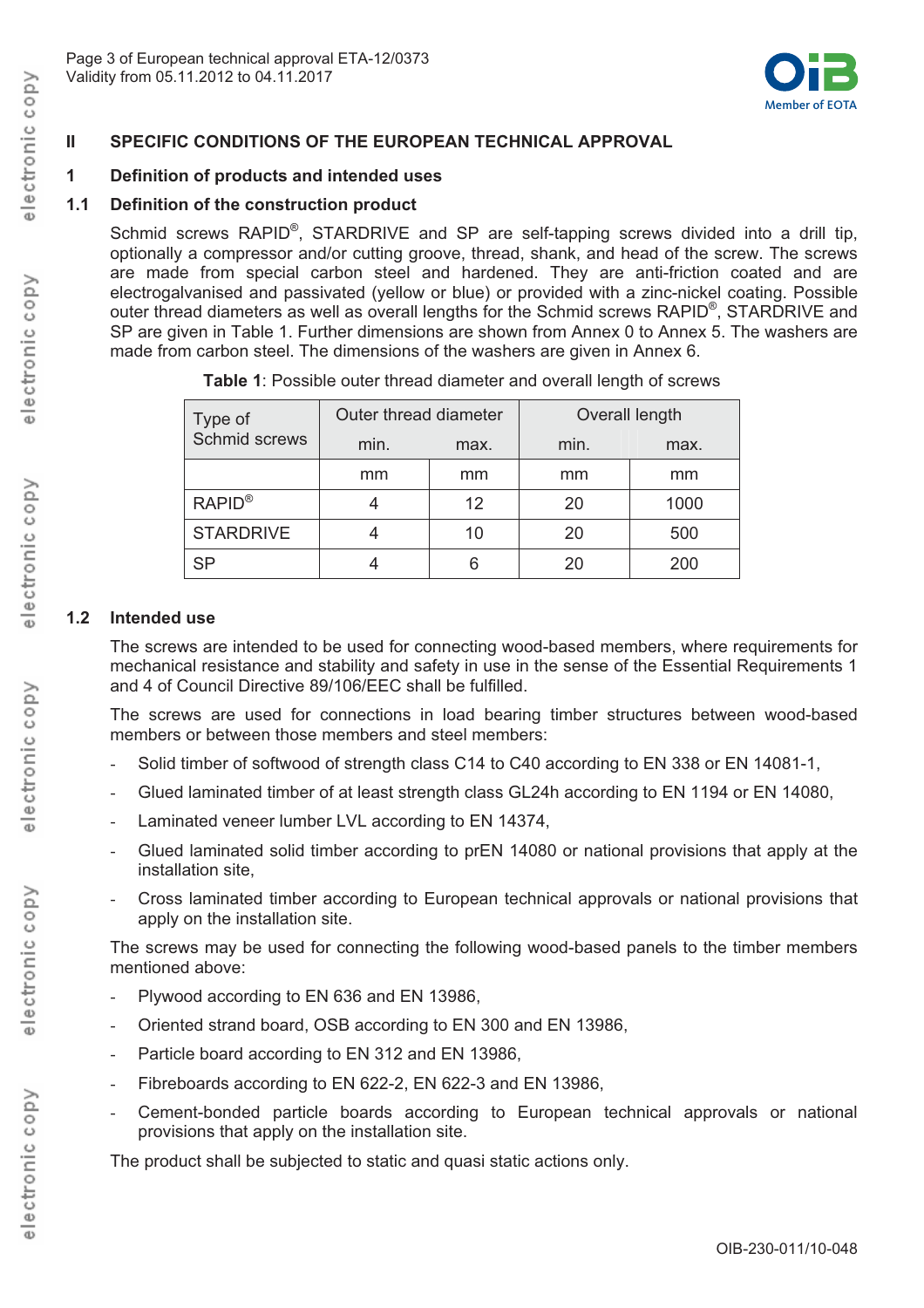

The product is intended to be used in service classes 1 and 2 according to EN 1995-1-1. The scope of the screws regarding resistance to corrosion shall be defined according to national provisions that apply at the installation site considering environmental conditions.

### **1.3 Assumed working life**

The provisions made in the European technical approval (ETA) are based on an assumed intended working life for Schmid screws RAPID®, STARDRIVE and SP of 50 years, provided the requirements for packaging, transport, and storage as well as use, maintenance and repair given in Clauses 4 and 5 are fulfilled. The indications given on the working life for Schmid screws RAPID®, STARDRIVE and SP cannot be interpreted as a guarantee given by the manufacturer or by the Approval Body, but are to be regarded only as a means for selecting the appropriate product in relation to the expected, economically reasonable working life of the construction works.

#### **2 Characteristics of product and methods of verification**

**Table 2:** Characteristics of the product and methods of verification and assessment

| N <sub>2</sub> | <b>Product characteristic</b>                                                                        | <b>Method of</b><br>verification<br>and<br>assessment | <b>Expression of</b><br>performance |  |  |  |  |  |
|----------------|------------------------------------------------------------------------------------------------------|-------------------------------------------------------|-------------------------------------|--|--|--|--|--|
| (1)            | (2)                                                                                                  | (3)                                                   | (4)                                 |  |  |  |  |  |
|                | Essential Requirement 1: Mechanical resistance and stability                                         |                                                       |                                     |  |  |  |  |  |
| 1              | <b>Dimensions</b>                                                                                    | 2.1.1                                                 | Annex 0 to Annex 5                  |  |  |  |  |  |
| $\overline{2}$ | Characteristic yield moment                                                                          | 2.1.1                                                 | Annex <sub>6</sub>                  |  |  |  |  |  |
| 3              | Characteristic withdrawal parameter                                                                  | 2.1.1                                                 | Annex <sub>6</sub>                  |  |  |  |  |  |
| $\overline{4}$ | Characteristic head pull-trough<br>parameter                                                         | 2.1.1                                                 | Annex <sub>6</sub>                  |  |  |  |  |  |
| 5              | Characteristic tensile strength                                                                      | 2.1.1                                                 | Annex 6                             |  |  |  |  |  |
| 6              | Characteristic yield strength                                                                        | 2.1.1                                                 | Annex 6                             |  |  |  |  |  |
| $\overline{7}$ | Characteristic torsional strength                                                                    | 2.1.1                                                 | Annex 6                             |  |  |  |  |  |
| 8              | Insertion moment                                                                                     | 2.1.1                                                 | Annex 6                             |  |  |  |  |  |
| 9              | Spacing, end and edge distances of<br>the screws and minimum thickness of<br>the wood based material | 2.1.1                                                 | Annex 7                             |  |  |  |  |  |
| 10             | Slip modulus for mainly axially loaded<br>screws                                                     | 2.1.1                                                 | Annex 6, where relevant             |  |  |  |  |  |
|                | Essential Requirement 2: Safety in case of fire                                                      |                                                       |                                     |  |  |  |  |  |
| 11             | Reaction to fire                                                                                     | 2.1.2                                                 | 2.1.2<br>Euroclass A1               |  |  |  |  |  |
|                | Essential Requirement 3: Hygiene, health and environment                                             |                                                       |                                     |  |  |  |  |  |
| 12             | Content and/or release of dangerous<br>substances                                                    | 2.1.3                                                 | 2.1.3                               |  |  |  |  |  |
|                | Essential Requirement 4: Safety in use                                                               |                                                       |                                     |  |  |  |  |  |
| 13             | Identical to ER 1                                                                                    |                                                       |                                     |  |  |  |  |  |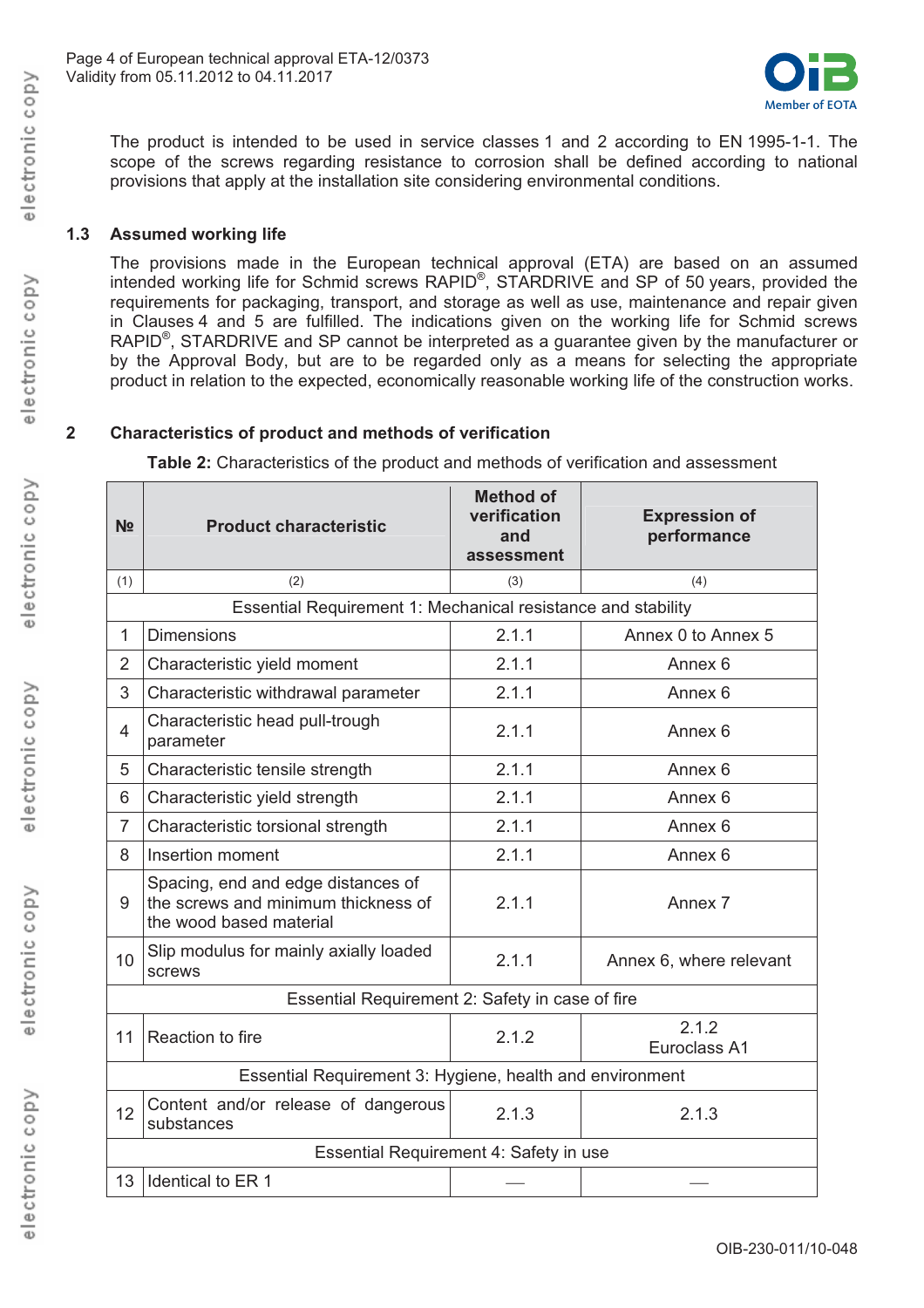

| N <sub>2</sub> | <b>Product characteristic</b>                                                                                                                                         | <b>Method of</b><br>verification<br>and<br>assessment | <b>Expression of</b><br>performance |  |  |  |  |  |
|----------------|-----------------------------------------------------------------------------------------------------------------------------------------------------------------------|-------------------------------------------------------|-------------------------------------|--|--|--|--|--|
| (1)            | (2)                                                                                                                                                                   | (3)                                                   | (4)                                 |  |  |  |  |  |
|                | Essential Requirement 5: Protection against noise                                                                                                                     |                                                       |                                     |  |  |  |  |  |
|                | Not relevant                                                                                                                                                          |                                                       |                                     |  |  |  |  |  |
|                | Essential Requirement 6: Energy economy and heat retention                                                                                                            |                                                       |                                     |  |  |  |  |  |
|                | Not relevant                                                                                                                                                          |                                                       |                                     |  |  |  |  |  |
|                | General aspects relating to fitness for use <sup>1</sup>                                                                                                              |                                                       |                                     |  |  |  |  |  |
| 14             | Durability against corrosion                                                                                                                                          | 2.1.4                                                 | 2.1.4<br>Service classes 1 and 2    |  |  |  |  |  |
| 15             | Serviceability                                                                                                                                                        | 2.1.4<br>2.1.4                                        |                                     |  |  |  |  |  |
|                | Aspects of durability and economy of the works which is not dealt with under Essential<br>Requirements 1 to 6. Such aspects are also referred to as "serviceability". |                                                       |                                     |  |  |  |  |  |

# **2.1 Characteristics of product**

#### 2.1.1 General

Schmid screws RAPID®, STARDRIVE and SP correspond to the information and drawings given in Annex 0 to Annex 5. The following performance characteristics data of the product are given in Annex 6 and Annex 7:

- Characteristic yield moment
- Characteristic withdrawal parameter
- Characteristic head pull-through parameter
- Characteristic tensile strength
- Characteristic yield strength
- Characteristic torsional strength
- Insertion moment
- Spacing, end and edge distances of the screws and minimum thickness of the wood based material
- Slip modulus for mainly axially loaded screws, where relevant

The material characteristics, dimensions, and tolerances of the product not indicated in Annexes 0 to 5 are given in the technical documentation<sup>5</sup> of the European technical approval.

2.1.2 Safety in case of fire

Schmid screws RAPID®, STARDRIVE and SP are made from steel classified as Euroclass A1 in accordance with Commission Decision 96/603/EC, as amended by Commission Decision 2000/605/EC.

electronic copy

 $\overline{a}$ 

ectronic copy

<sup>5</sup> The technical documentation of the European Technical Approval is deposited at Österreichisches Institut für Bautechnik and, in so far as is relevant to the tasks of the approved body involved in the attestation of conformity procedure, is handed over to the approved body.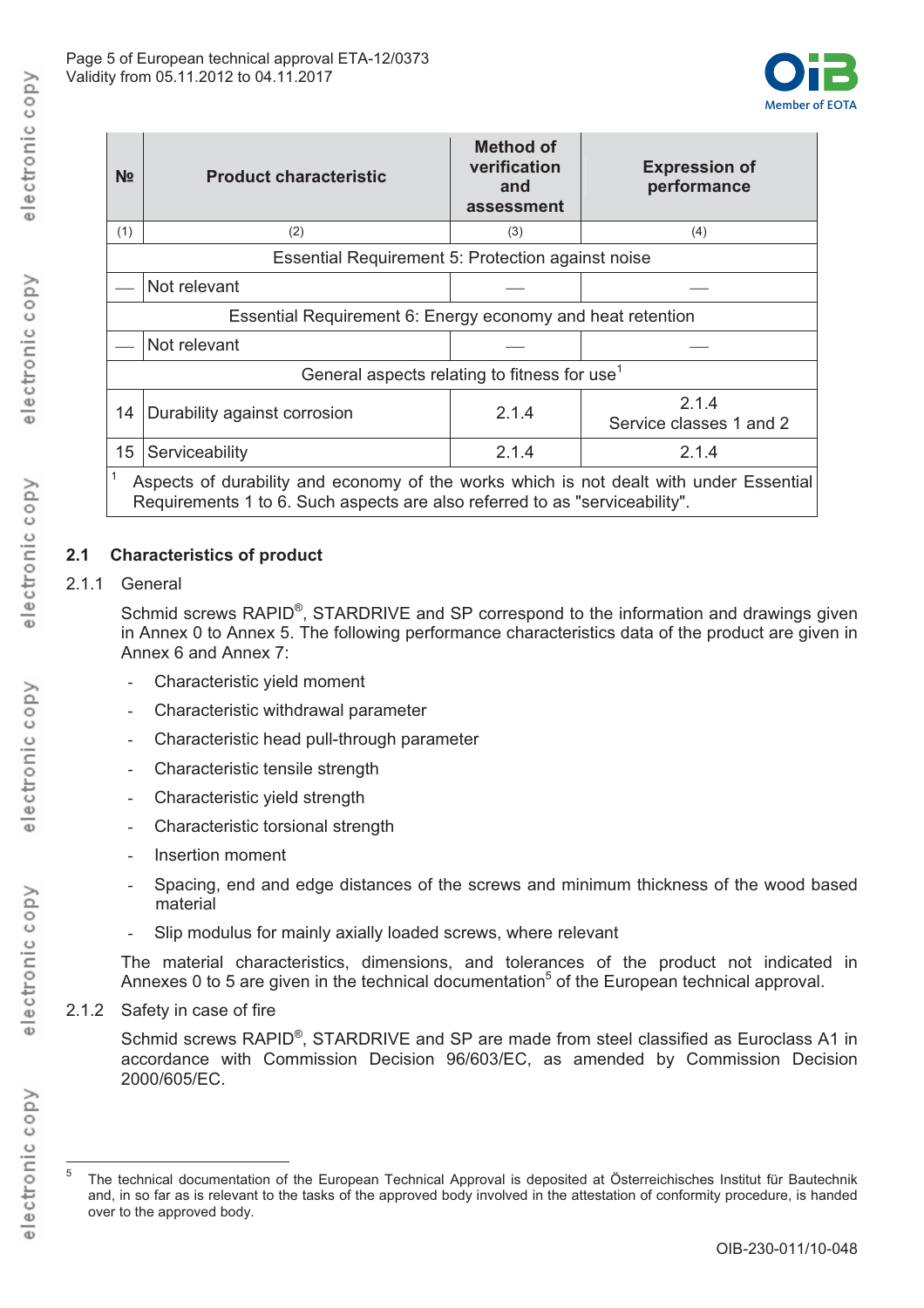

#### 2.1.3 Hygiene, health and environment

According to CUAP 06.03/08 the performance of the product regarding release of dangerous substances can be summarized as follows:

- The product does not contain cadmium.
- There is no risk that chrome VI will be released by consideration of all possible release scenarios.
- A declaration of conformity in this respect was made by the manufacturer.

In addition to the specific clauses relating to dangerous substances contained in the European technical approval, there may be other requirements applicable to the products falling within its scope (e.g. transposed European legislation and national laws, regulations and administrative provisions). In order to meet the provisions of the Construction Products Directive, these requirements need also to be complied with, when and where they apply.

#### 2.1.4 Durability and serviceability

The product is intended to be used in service classes 1 and 2 according to EN 1995-1-1.

Screws and washers are made from carbon steel are electrogalvanised and yellow or blue passivated or coated wit a zinc-nickel coating. The minimum thickness of the zinc coating of the screws is 5  $\mu$ m. The minimum thickness of the zinc-nickel coating is 4  $\mu$ m.

Durability of Schmid screws RAPID®, STARDRIVE and SP is in accordance with EN 1995-1-1 or national provisions that apply on the installation site, see also the conditions of Clause 4.

Serviceability of Schmid screws RAPID®, STARDRIVE and SP is given in EN 1995-1-1 and under the conditions of Clause 4.

# **2.2 Methods of verification**

#### 2.2.1 General

The assessment of fitness of Schmid screws RAPID®, STARDRIVE and SP for the intended use in relation to the requirements for mechanical resistance and stability, for safety in case of fire, for hygiene, health and the environment and for safety in use in the sense of the Essential Requirements 1, 2, 3 and 4 of Council Directive 89/106/EEC as well as for durability and serviceability has been made in accordance with *CUAP 06.03/08, Common Understanding of Assessment Procedure for European technical approval for Self-tapping Screws for Use in Timber Construction*.

# 2.2.2 Identification

The European technical approval for Schmid screws RAPID<sup>®</sup>, STARDRIVE and SP is issued on the basis of agreed data, deposited with Österreichisches Institut für Bautechnik, which identifies the product that has been assessed and judged. Changes to materials, to the composition or to characteristics of the product, or to the production process, which could result in this deposited data being incorrect, should be immediately notified to Österreichisches Institut für Bautechnik before the changes are introduced. Österreichisches Institut für Bautechnik will decide whether or not such changes affect the European technical approval, and, if so, whether further assessment or alterations to the European technical approval are considered necessary.

By the accompanying documentation Schmid screws RAPID<sup>®</sup>, STARDRIVE and SP shall be clearly identifiable at delivery.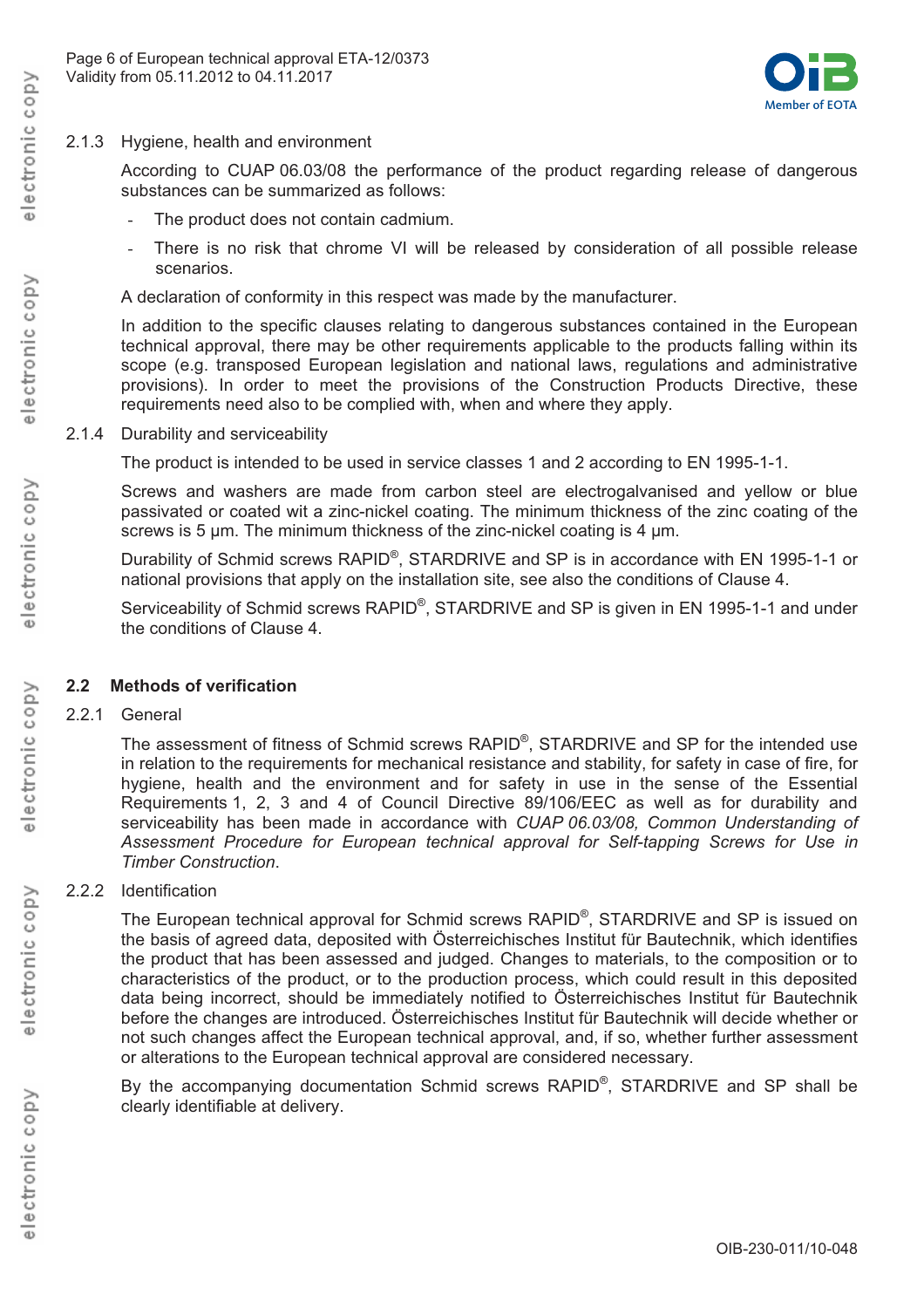

# **3 Evaluation of conformity and CE marking**

# **3.1 Attestation of conformity system**

The system of conformity attestation assigned by the European Commission to this product shall be that laid down in the Council Directive 89/106/EEC of 21 December 1988, Annex III (2) (ii), first possibility, referred to as System 2+. This system provides for:

- (a) Tasks for the manufacturer
	- (1) Initial type-testing of the product;
	- (2) Factory production control;
	- (3) Further testing of samples taken at the factory by the manufacturer in accordance with a prescribed test plan<sup>6</sup>;
- (b) Tasks for the approved body
	- (4) Certification of factory production control on the basis of
		- Initial inspection of factory and of factory production control;
		- Continuous surveillance, assessment and approval of factory production control.

# **3.2 Responsibilities**

- 3.2.1 Tasks for the manufacturer
- 3.2.1.1 Initial type-testing of the product

For initial type-testing, the results of the tests performed as part of the assessment for the European technical approval may be used unless there are changes in the manufacturing process or manufacturing plant. In the case of changes, the necessary initial type-testing shall be agreed between Österreichisches Institut für Bautechnik and the approved body involved.

3.2.1.2 Factory production control

At the manufacturing plant the manufacturer has implemented and continuously maintains a factory production control system. All the elements, requirements and provisions adopted by the manufacturer are documented in a systematic manner in the form of written policies and procedures. The factory production control system ensures that Schmid screws RAPID<sup>®</sup>, STARDRIVE and SP are in conformity with the European technical approval.

The manufacturer shall only use raw materials supplied with the relevant inspection documents as laid down in the prescribed test plan. Check of incoming materials shall include control of inspection documents (comparison with nominal values) presented by the manufacturer of the raw materials by verifying the dimensions and determining the material properties.

The frequencies of controls and tests conducted during manufacturing are defined by taking account of the manufacturing process of the product and are laid down in the prescribed test plan.

The results of factory production control are recorded and evaluated. The records include at least the following data:

- Designation of the product, basic materials and components
- Type of control or test

ectronic copy

 $\overline{a}$ 

The prescribed test plan has been deposited with Österreichisches Institut für Bautechnik and is handed over only to the approved body involved in the attestation of conformity procedure. The prescribed test plan is also referred to as control plan.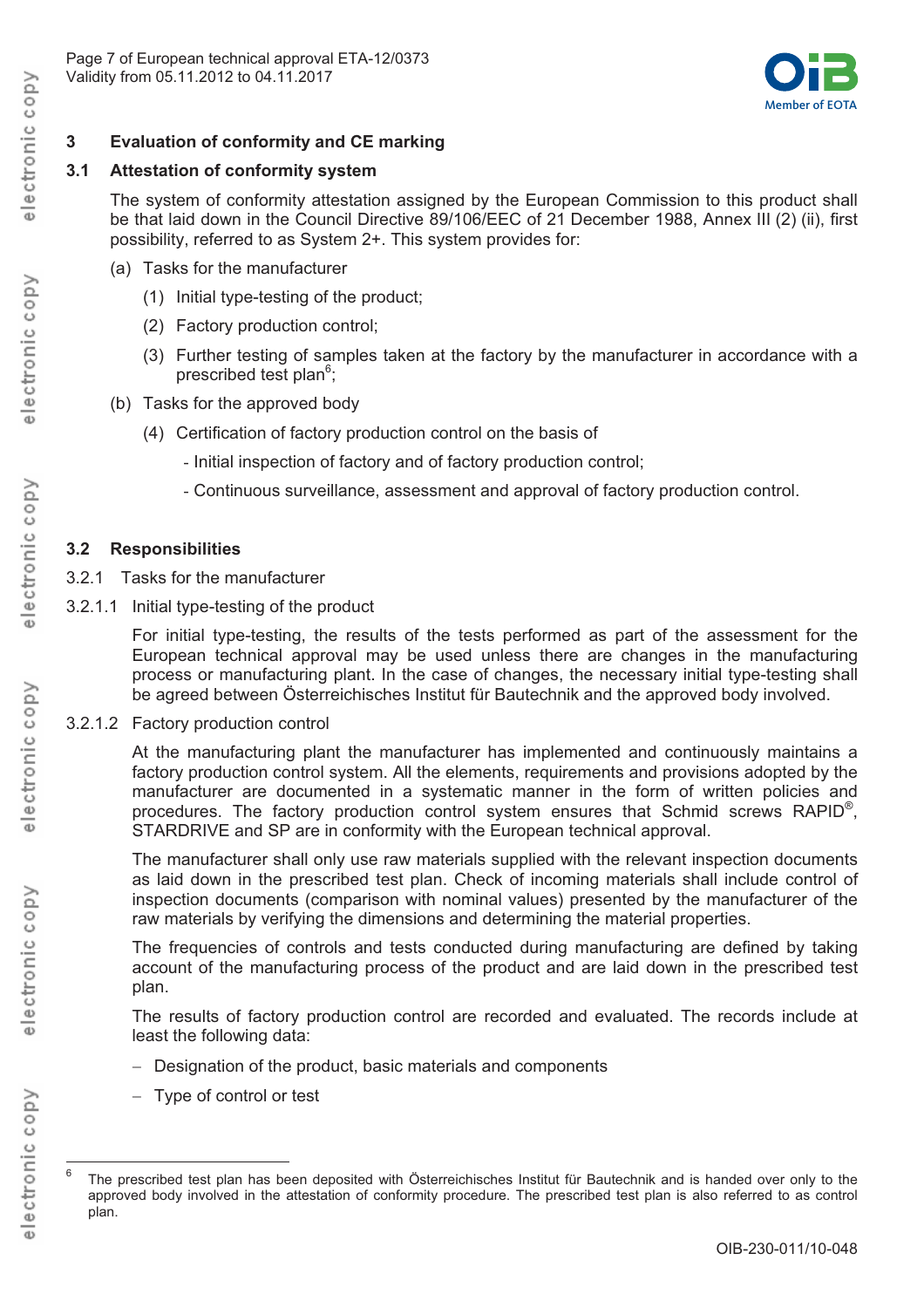

- Date of manufacture of the product and date of testing of the product or basic materials or components
- Results of controls and tests and, if appropriate, comparison with requirements
- Name and signature of person responsible for factory production control

The records shall be kept at least for five years time and shall be presented to the approved body involved in continuous surveillance. On request they shall be presented to Österreichisches Institut für Bautechnik.

3.2.1.3 Declaration of conformity

The manufacturer is responsible for preparing the declaration of conformity. When all the criteria of the conformity attestation including certification are met, the manufacturer shall issue a declaration of conformity.

- 3.2.2 Tasks for the approved body
- 3.2.2.1 Initial inspection of factory and of factory production control

The approved body shall ascertain that, in accordance with the prescribed test plan, the factory, in particular personnel and equipment, and the factory production control, are suitable to ensure a continuously and orderly manufacturing of Schmid screws RAPID<sup>®</sup>, STARDRIVE and SP with the specifications given in Section II as well as in the Annexes of the European technical approval.

3.2.2.2 Continuous surveillance, assessment and approval of factory production control

The approved body shall visit the factory at least once a year for routine inspection. It shall be verified that the system of factory production control and the specified manufacturing process are maintained, taking account of the prescribed test plan. On demand the results of continuous surveillance shall be made available by the approved body to Österreichisches Institut für Bautechnik. When the provisions of the European technical approval and the prescribed test plan are no longer fulfilled, the certificate of conformity shall be withdrawn by the approved body.

# **3.3 CE marking**

The CE marking shall be affixed on the accompanying commercial documents. The symbol "CE" shall be followed by the identification number of the certification body and shall be accompanied by the following additional information:

- Name or identification mark and address of the manufacturer
- $-$  The last two digits of the year in which the CE marking was affixed
- Number of the certificate of conformity
- Number of the European technical approval
- Identification of the product by trade name or code system
- Size of the product
- Type of corrosion protection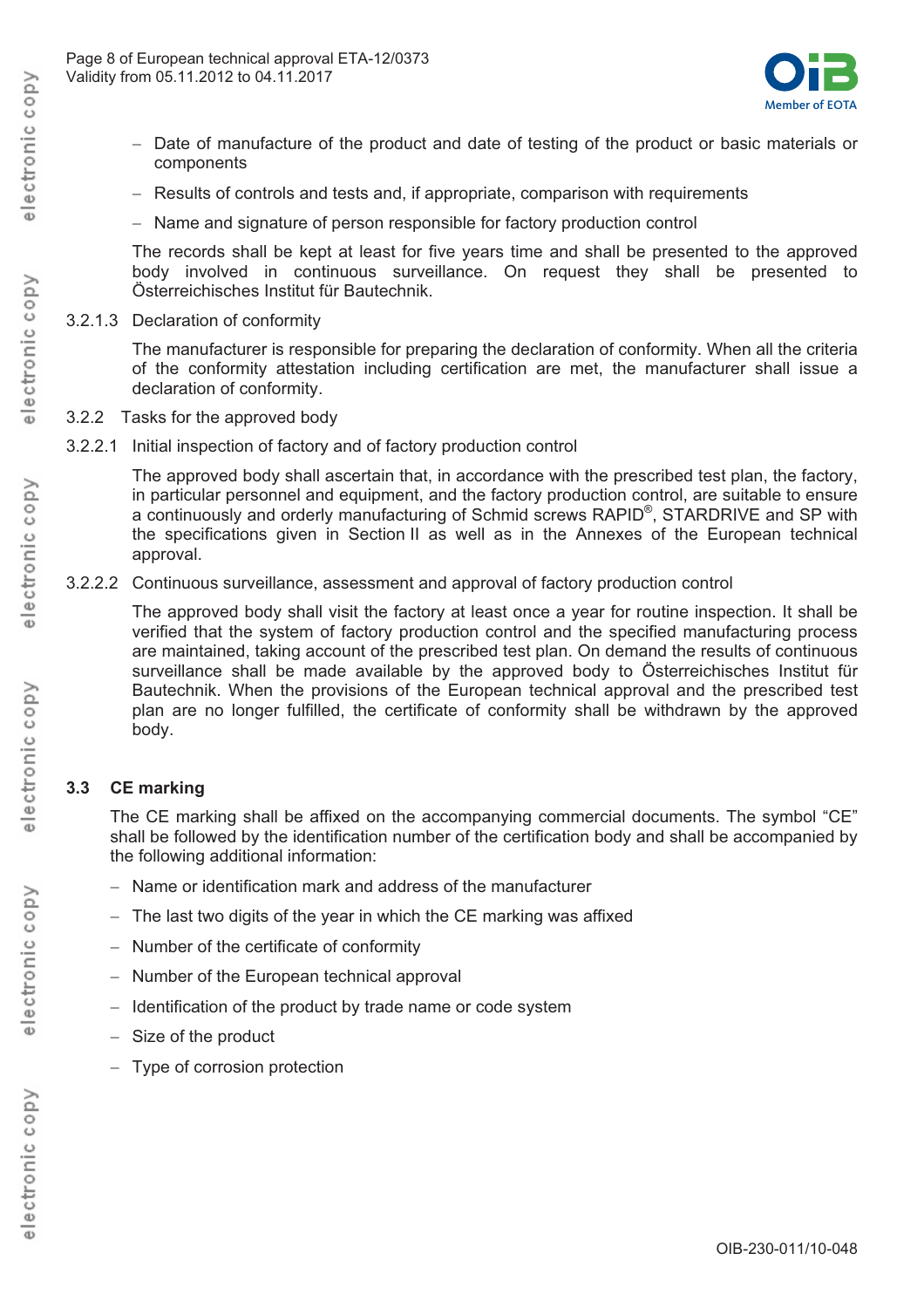

#### **4 Assumptions under which the fitness of the product for the intended use was favourably assessed**

#### **4.1 Manufacturing**

Schmid screws RAPID®, STARDRIVE and SP are manufactured in accordance with the provisions of the European technical approval using the manufacturing process as identified in the inspection of the manufacturing plant by Österreichisches Institut für Bautechnik and laid down in the technical documentation.

# **4.2 Installation**

#### 4.2.1 Design

The European technical approval only applies to the manufacture and use of Schmid screws RAPID<sup>®</sup>, STARDRIVE and SP. Verification of stability of the works including application of loads on the products is not subject to the European technical approval.

Fitness for the intended use of the products is given under the following conditions:

- Design of Schmid screws RAPID®, STARDRIVE or SP is carried under the responsibility of an engineer experienced in such products.
- Design of the works shall account for the protection of Schmid screws RAPID<sup>®</sup>, STARDRIVE and SP to maintain service classes 1 and 2 according to EN 1995-1-1 or national provisions that apply on the installation site.
- Schmid screws RAPID<sup>®</sup>, STARDRIVE or SP are installed correctly.

Design of the products can be according to EN 1995-1-1 taking into account of Clause 2.1 of the European technical approval. Standards and regulations in force at the place of use shall be considered.

#### 4.2.2 Installation

Installation of Schmid screws RAPID®, STARDRIVE and SP shall be carried out by appropriately qualified personnel under the supervision of the person responsible for technical matters on site.

The screws are either driven into the wood-based member without pre-drilling or in predrilled holes with a diameter not exceeding the inner thread diameter. The screw holes in steel members shall be pre-drilled with an adequate diameter greater than the outer thread diameter.

To ensure a proper installation for screws with lengths of more than 800 mm a guiding hole is recommended.

The structural members which are connected with Schmid screws RAPID®, STARDRIVE or SP shall

- be in accordance with Clause 1.2;
- ensure minimum spacing and edge distances in accordance with EN 1995-1-1 and Annex 7.

#### **5 Recommendations for the manufacturer**

#### **5.1 General**

The manufacturer shall ensure that the requirements in accordance with the Clauses 1, 2 and 4 as well as with the Annexes of the European technical approval are made known to those who are concerned with planning and execution of the works.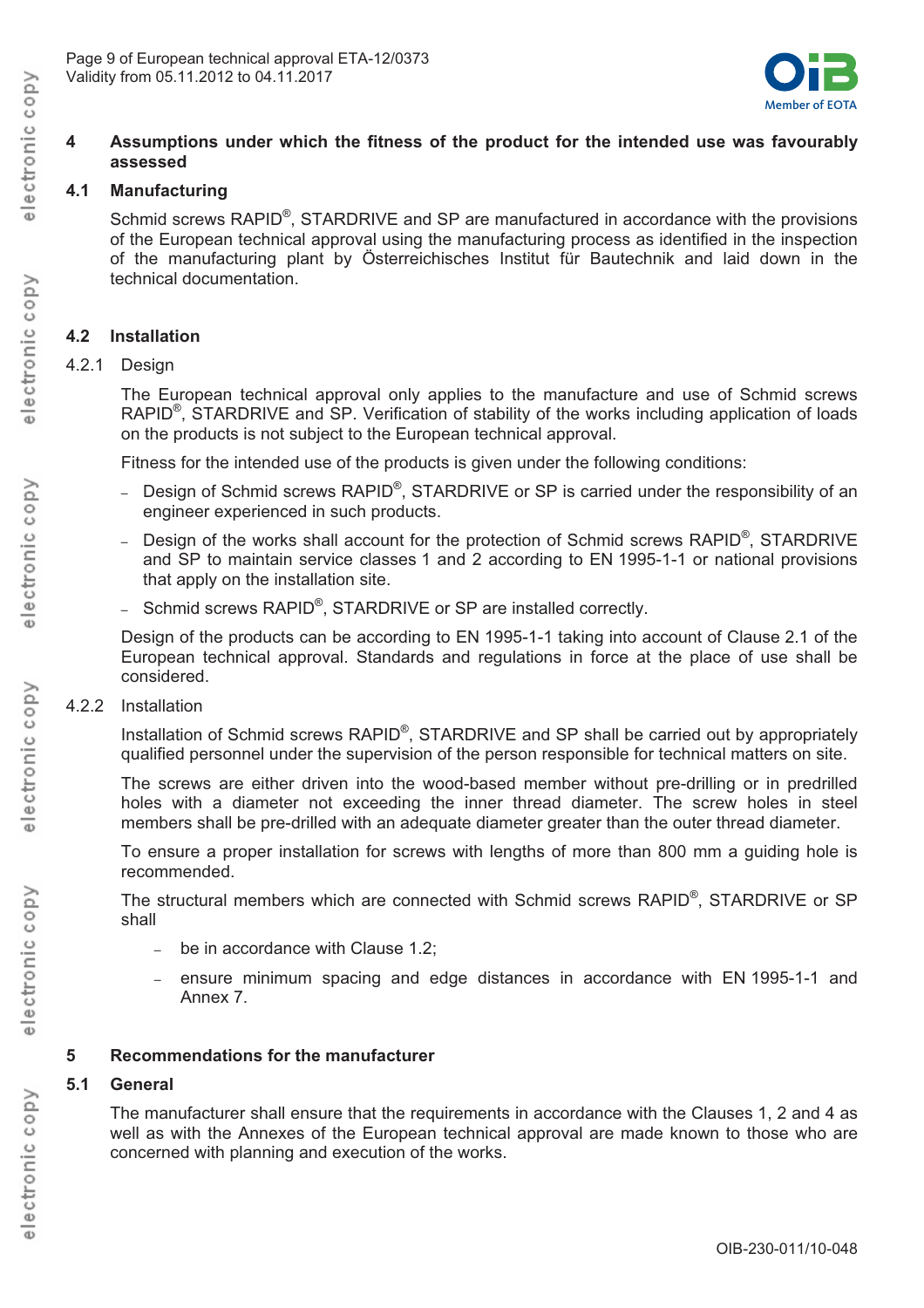

### **5.2 Recommendations on packaging, transport and storage**

Schmid screws RAPID<sup>®</sup>, STARDRIVE and SP shall be protected during transport and storage against any damage and detrimental moisture effects. Storage shall at all time be clear from the ground. Damaged products shall not be installed. The manufacturer's instruction for packaging, transport and storage shall be observed.

#### **5.3 Recommendations on use, maintenance and repair**

The assessment of the fitness for use is based on the assumption that maintenance is not required during the assumed intended working life.

Should repair prove necessary an assessment shall be made in each case. Severe damage of a connection with Schmid screws RAPID®, STARDRIVE or SP requires immediate actions regarding the mechanical resistance and stability of the works.

On behalf of Österreichisches Institut für Bautechnik

The original document is signed by:

Rainer Mikulits Managing Director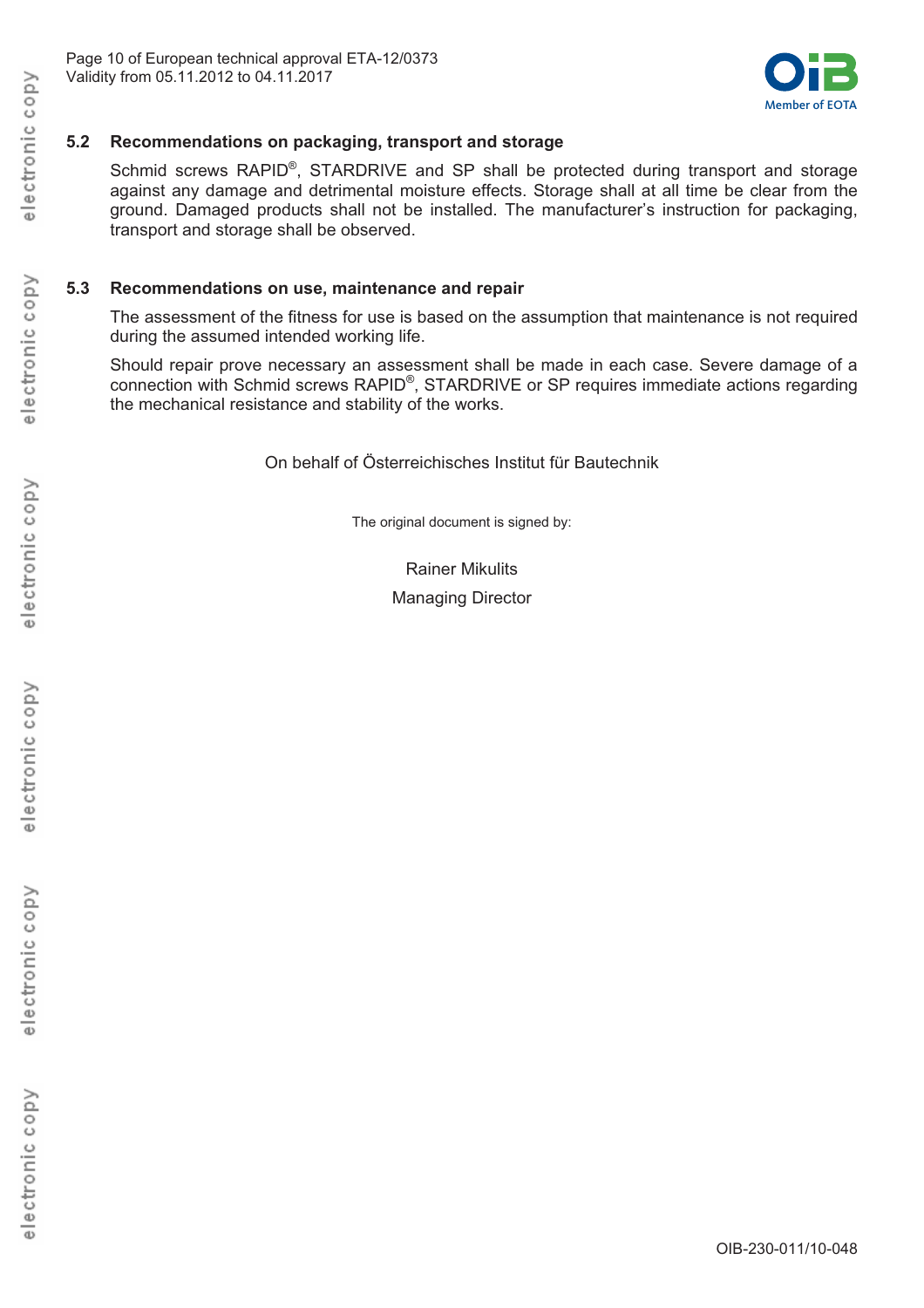

| Pos.         | <b>Parameter</b>                               | Code                |                | <b>Annex</b>          |
|--------------|------------------------------------------------|---------------------|----------------|-----------------------|
|              | Screw diameter                                 | Dimension in 0.1 mm | <b>DDD</b>     | $0$ to $6$            |
| Ш            | Length                                         | Dimension in mm     | LLL            | 6                     |
| III          | Thread length                                  | Dimension in mm     | bbb            |                       |
| IV           | Head                                           | Letters             | A to M         | 1                     |
| $\mathsf{V}$ | Shank                                          | Number              | 0 or 1         | $\overline{2}$        |
| VI           | Under head "Unterkopf"                         | Letters             | A to M         | 1                     |
| <b>VII</b>   | Compressor                                     | Number              | 0 or 1         | $\overline{2}$        |
| <b>VIII</b>  | Thread                                         | Letters             | A to D         | 3                     |
| IX           | Cutting groove                                 | Number              | 0 or 1         | 3                     |
| X            | Point                                          | Letters             | A to E         | 4                     |
| XI           | Characteristic head pull-<br>through parameter | Number              | $\overline{0}$ |                       |
|              | 90° head                                       | Number              |                | 6, Table A6.1         |
|              | 180° head and washer                           | Number              | $\overline{2}$ | 6, Table A6.2         |
| XII          | Other product characteristics                  | Letters             | A to E         | 6, Table A6.3 to A6.8 |

# **Table A0.1 Code system for Schmid screws RAPID®, STARDRIVE and SP**

 *Example:* 

 *RAPID® 2000 5x70/37 Code 050x070/037 A1B 0C1 A1C Screw diameter 5 mm*  Length  *Thread length 37 mm Head Countersunk head d<sub>k</sub>=10 mm, according to Countersunk head d<sub>k</sub>=10 mm, according to Annex 1, Table for head "B" Shank Shank with friction part Under head Cutter ribs according to head B Compressor without compressor Thread Double thread Cutting groove Thread with cutting groove Point Point Point Regular point Char. head pull-through parameter according to Annex 6, Table A6.1 (for 90° heads) Other product characteristics according to Annex 6, Table A6.6 (group C)* 

| Schmid screws RAPID®, STARDRIVE and SP<br>schm/d<br>schrauben hainfeld | Annex 0<br>of European technical approval<br>ETA-12/0373 |
|------------------------------------------------------------------------|----------------------------------------------------------|
| Code system and screw assembly                                         |                                                          |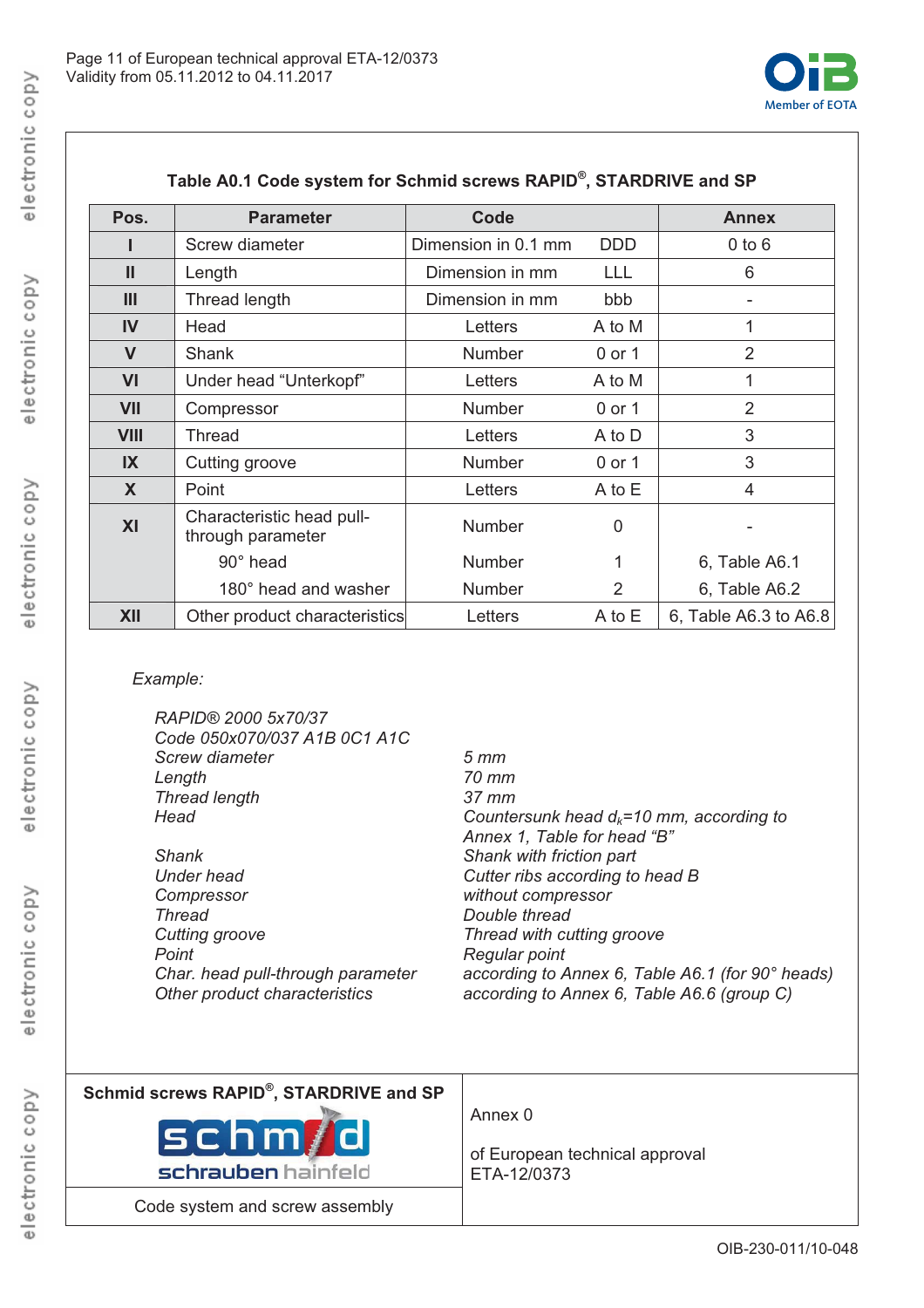

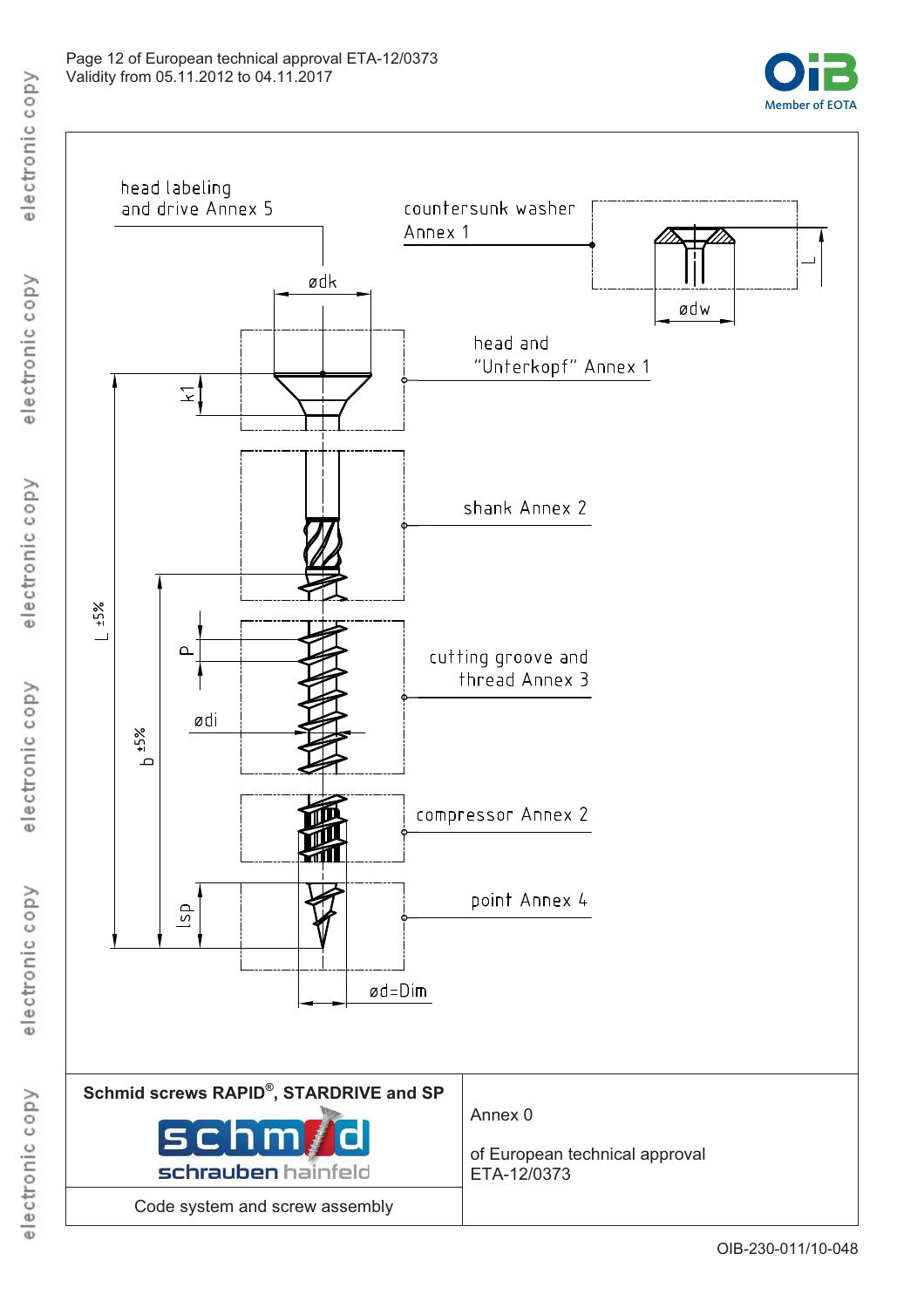

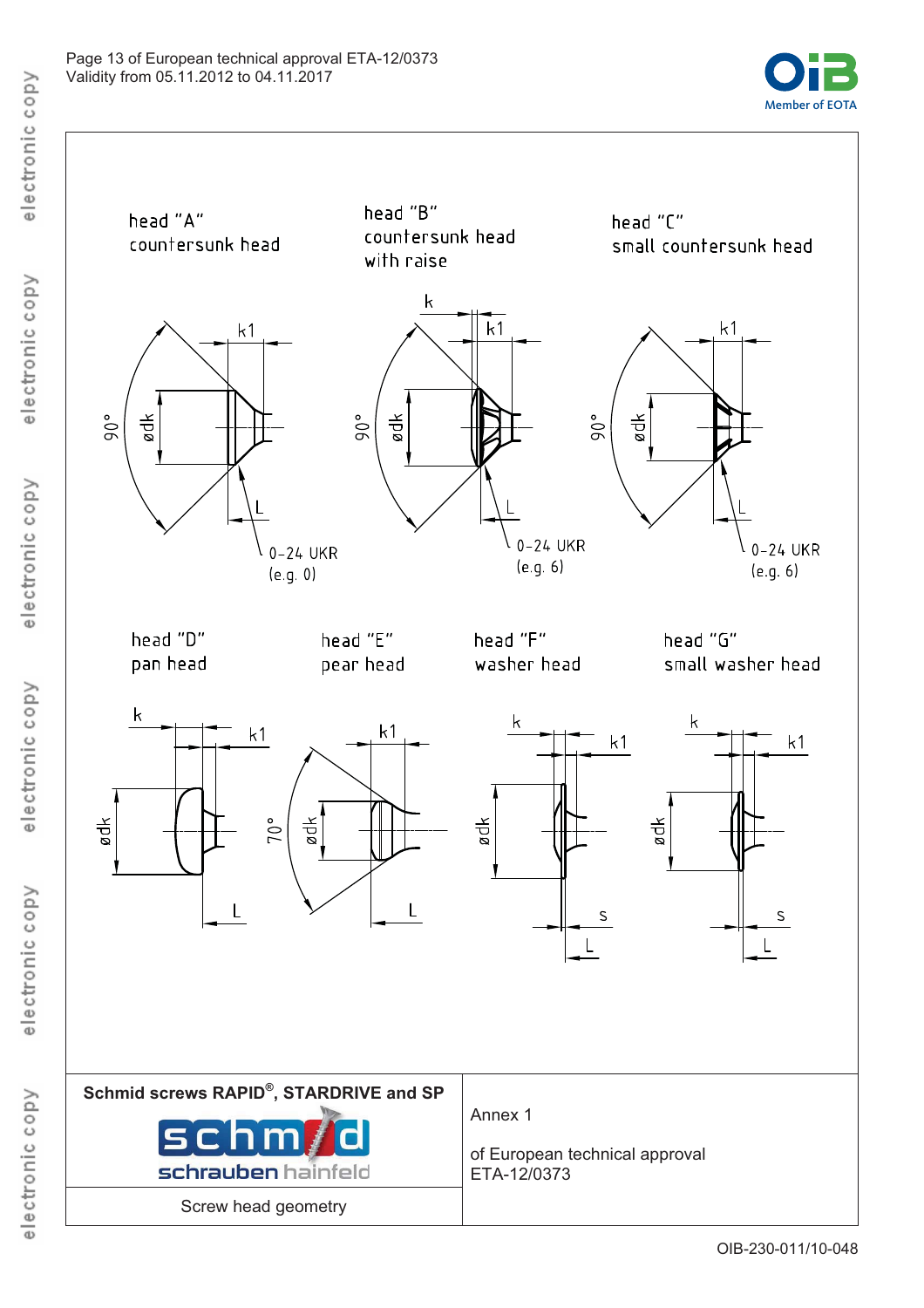Screw head geometry





OIB-230-011/10-048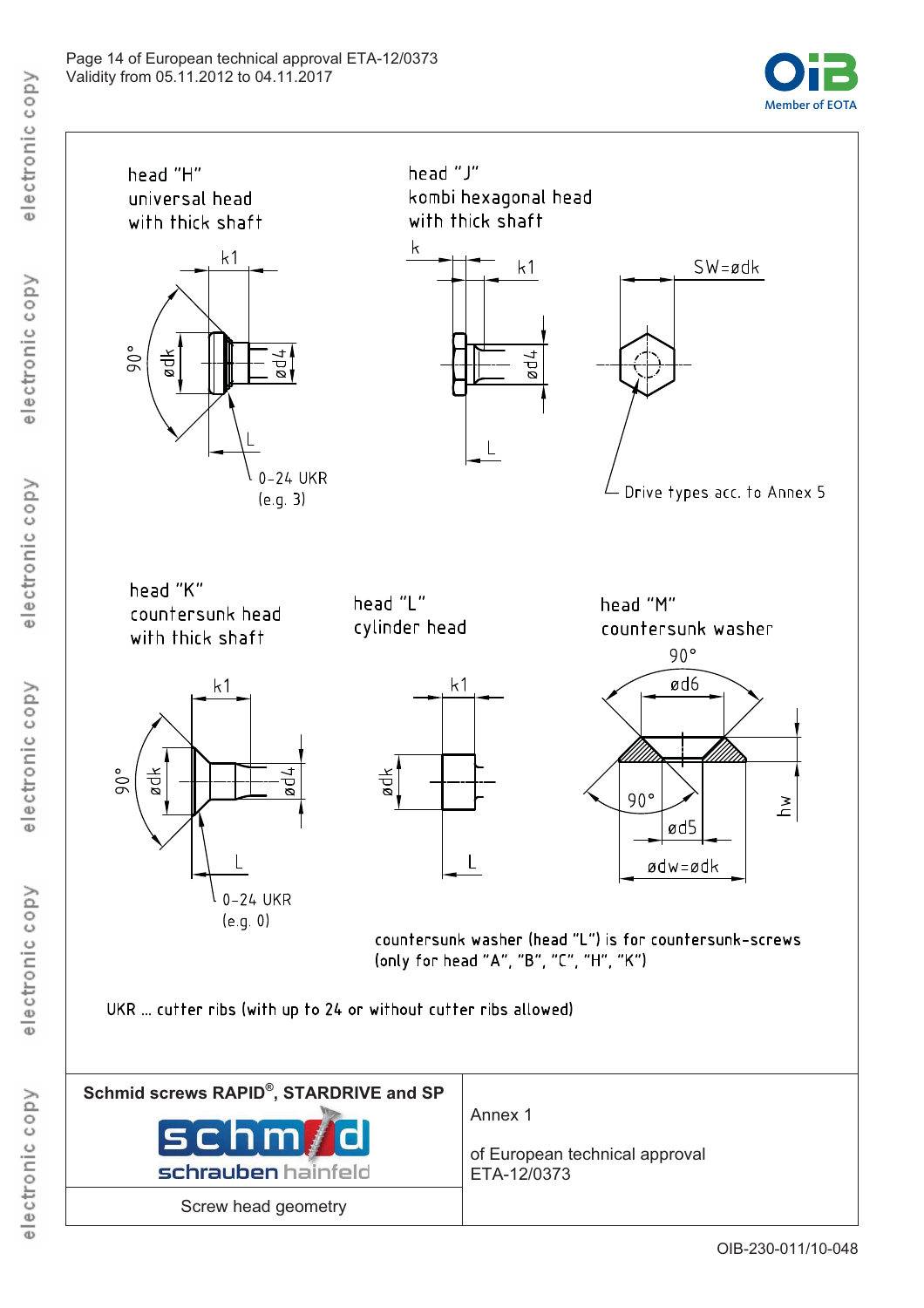

|       | head "A"        |                 |                 | head "B"       |                          |          |                 | head "C"        |                 |                 | head "D"       |      |                |
|-------|-----------------|-----------------|-----------------|----------------|--------------------------|----------|-----------------|-----------------|-----------------|-----------------|----------------|------|----------------|
| Dim   | ødk             | k1              | ødk             | k              | k1                       |          | ødk             |                 | k1              | ødk             | k              |      | k1             |
| 4.0   | $8.0 \pm 0.70$  | $3.0 + 0.30$    | $8.0 \pm 0.70$  | $1.0 \pm 0.50$ | $4.0 \pm 0.40$           |          | $7.0 \pm 0.60$  |                 | $2.6 \pm 0.26$  | $8.0 \pm 0.55$  | $2.8 \pm 0.28$ |      | 1.2<br>±0.24   |
| 4.5   | $9.0 \pm 0.70$  | $3.5 \pm 0.35$  | $9.0 \pm 0.70$  | $1.2 \pm 0.50$ | $4.5 \pm 0.45$           |          | $8.0 \pm 0.70$  |                 | $3.0 + 0.30$    | $9.0 \pm 0.60$  | $3.0 + 0.30$   |      | 1.4<br>±0.28   |
| 5.0   | $10.0 + 0.80$   | $4.5 \pm 0.45$  | $10.0 + 0.80$   | $1.2 \pm 0.50$ | $5.5 \pm 0.55$           |          | $9.0 \pm 0.70$  |                 | $3.5 + 0.35$    | $10.0 + 0.65$   | $3.5 + 0.35$   | 1.5  | ±0.30          |
| 6.0   | $12.0 \pm 0.90$ | $5.5 \pm 0.55$  | $12.0 \pm 0.90$ | $1.4 \pm 0.60$ | $6.6 \pm 0.66$           |          | $11,0 +0.80$    |                 | $4.5 \pm 0.45$  | $12.0 \pm 0.70$ | 4.1<br>±0.41   | 1.7  | ±0.34          |
| 7.0   | $14.0 \pm 1.00$ | $6.0 \pm 0.60$  | $14.0 \pm 1.00$ | $1.6 \pm 0.70$ | $7.2 \pm 0.72$           |          | $12.0 \pm 0.90$ |                 | $5.5 \pm 0.55$  | $14.0 \pm 0.85$ | $4.5 \pm 0.45$ | 2.1  | ±0.42          |
| 8.0   | $15.0 \pm 1.20$ | $7.0 \pm 0.70$  | $15.0 \pm 1.20$ | $2.0 \pm 0.80$ | $8.3 \pm 0.83$           |          | $14.0 \pm 1.00$ |                 | $6.0 + 0.60$    |                 |                |      |                |
| 10.0  | $18.5 \pm 1.50$ | $9.0 \pm 0.90$  | $18.5 \pm 1.50$ | $2.5 \pm 0.90$ | $10.5 \pm 1.05$          |          | $15.0 \pm 1.20$ |                 | $7.0 + 0.70$    |                 |                |      |                |
| 12.0  | $21.0 \pm 2.00$ | $10.0 \pm 1.00$ | $21.0 \pm 2.00$ | $2.8 \pm 1.00$ | $12.0 \pm 1.20$          |          | $18.5 \pm 1.50$ |                 | $9.0 + 0.90$    |                 |                |      |                |
|       | head "E"        |                 |                 |                | head "F"                 |          |                 |                 |                 | head "G"        |                |      |                |
| Dim   | ødk             | k1              | ødk             | k              | k1                       |          | s               |                 | ødk             | k               | k1             |      | s              |
| 4.0   |                 |                 | $11.0 \pm 0.60$ | $2.2 \pm 0.8$  | 1.1<br>±0.6              |          | 1.1<br>±0.6     |                 | $9.6 \pm 0.50$  | $2.2 \pm 0.8$   | 1.1<br>±0.6    | 1.1  | ±0.6           |
| 4.5   |                 |                 | $12.0 \pm 0.70$ | $2.4 \pm 0.8$  | 1.2<br>±0.6              |          | 1.3<br>±0.6     |                 | $10.8 \pm 0.60$ | $2.4 \pm 0.8$   | 1.2<br>±0.6    | 1.3  | ±0.6           |
| 5.0   |                 |                 | $14.0 \pm 0.80$ | $2.6 \pm 0.9$  | 1.2 <sub>2</sub><br>±0.6 |          | 1.3<br>±0.6     |                 | $12.5 \pm 0.70$ | $2.6 \pm 0.9$   | 1.2<br>±0.6    | 1.3  | ±0.6           |
| 6.0   | $10, 3 + 0.51$  | $7.0 \pm 1.0$   | $17.0 \pm 1.00$ | $3.0 + 1.0$    | 1.4<br>±0.8              |          | 1.5<br>±0.8     |                 | $14.0 \pm 0.80$ | $3.0 + 1.0$     | 1.4<br>±0.8    | 1.5  | ±0.8           |
| 7.0   | $11.0 \pm 0.55$ | $7.2 \pm 1.2$   | $18.0 \pm 1.20$ | $3.3 \pm 1.0$  | 1.8<br>±0.9              |          | 1.5<br>±0.8     |                 | $17.0 \pm 1.00$ | $3.3 \pm 1.0$   | 1.8<br>±0.9    | 1.5  | ±0.8           |
| 8.0   | $11.5 \pm 0.65$ | $7.5 \pm 1.2$   | $22.0 \pm 1.50$ | $3.5 \pm 1.0$  | 1.9<br>±1.0              |          | 2.0<br>±0.9     |                 | $20.0 \pm 1.50$ | $3.5 + 1.0$     | 1.9<br>±1.0    |      | $2.0 \pm 0.9$  |
| 10.0  | $12.0 \pm 0.75$ | $9.5 \pm 1.5$   | $27.0 \pm 2.00$ | $4.7 \pm 1.2$  | $2.6$ ±1.5               |          | 2.0<br>±0.9     |                 | $25.0 \pm 2.00$ | $4.5 \pm 1.2$   | $2.6 \pm 1.5$  |      | $2.0 + 0.9$    |
| 12.0  | $16.0 \pm 0.90$ | $13.0 \pm 2.0$  | $30.0 + 2.00$   | $5.8 \pm 1.5$  | 3.5<br>±1.7              |          | 2.5<br>±0.9     |                 | $27.0 \pm 2.00$ | $4.7 \pm 1.2$   | $3.0 + 1.6$    |      | $2.5 \pm 0.9$  |
|       |                 | head "H"        |                 |                |                          | head "I" |                 |                 | head "J"        |                 |                |      |                |
| Dim   | ødk             | k1              | ød4             | $SW = adk$     | k                        |          | k1              |                 | ød4             | ødk             | k1             |      | ød4            |
| 4.0   |                 |                 |                 |                |                          |          |                 |                 |                 | $8.0 \pm 0.70$  | $7.5 \pm 0.9$  |      | $4.0 \pm 0.40$ |
| 4.5   |                 |                 |                 |                |                          |          |                 |                 |                 | $9.0 \pm 0.70$  | $8.2 \pm 1.0$  |      | $4.5 \pm 0.45$ |
| 5.0   |                 |                 |                 | $7.0 - 0.35$   | $2.0 + 1.3$              |          | $4.0 \pm 1.0$   |                 | $5.0 + 0.50$    | $10.0 \pm 0.80$ | $8.8 \pm 1.0$  |      | $5.0 + 0.50$   |
| 6.0   | $9.5 \pm 0.47$  | $5.5 \pm 1.0$   | $6.0 + 0.60$    | $9.0 - 0.45$   | $3.0 \pm 1.3$            |          | $4.7 \pm 1.0$   |                 | $6.0 \pm 0.60$  | $12.0 \pm 0.90$ | $10.0 \pm 1.3$ |      | $6.0 \pm 0.60$ |
| 7.0   | $11.0 \pm 0.55$ | $6.0 \pm 1.3$   | $7.0 + 0.70$    | $10.0 - 0.50$  | $4.0 \pm 1.3$            |          | $5.4 \pm 1.0$   | 7.0             | ±0.70           | $14.0 \pm 1.00$ | $11.3 \pm 1.5$ | 7.0  | ±0.70          |
| 8.0   | $12.5 \pm 0.62$ | 7.0<br>±1.5     | $8.0 \pm 0.80$  | $12.0 - 0.60$  | $4.5 \pm 1.3$            |          | $6.3 \pm 1.0$   | 8.0             | ±0.80           | $15.0 \pm 1.20$ | $12.5 \pm 1.5$ | 8.0  | ±0.80          |
| 10.0  | $15.0 \pm 0.75$ | $8.0 \pm 1.8$   | $10.0 + 1.00$   | $15.0 - 0.75$  | $5.0 \pm 1.3$            |          | $8.0 + 1.5$     |                 | $10.0 \pm 1.00$ | $18.5 \pm 1.50$ | $15.0 \pm 2.0$ | 10.0 | ±1.00          |
| 12.0  | $17.0 \pm 0.85$ | $9.0 \pm 2.0$   | $12.0 + 1.20$   | $17.0 - 0.85$  | $5.5 \pm 1.3$            |          | $10.0 \pm 2.0$  | $12.0 \pm 1.20$ |                 | $21.0 \pm 2.00$ | $17.5 \pm 2.3$ |      | $20.0 + 1.20$  |
|       |                 | head "K"        |                 |                | head "L"                 |          |                 |                 |                 |                 |                |      |                |
| Dim   | ødk             | k1              | ødw=ødk         |                | ød6                      |          | ød5             |                 | hw              |                 |                |      |                |
| 4.0   |                 |                 |                 |                |                          |          |                 |                 |                 |                 |                |      |                |
| 4.5   |                 |                 |                 |                |                          |          |                 |                 |                 |                 |                |      |                |
| 5.0   |                 |                 |                 |                |                          |          |                 |                 |                 |                 |                |      |                |
| $6.0$ | $8.15 \pm 0.40$ | $4.7 \pm 0.8$   | $22.0 \pm 2.0$  |                | $14.5 \pm 1.5$           |          | $8.5 \pm 1.0$   |                 | $4.5 \pm 1.0$   |                 |                |      |                |
| 7.0   | $9.2 \pm 0.46$  | $6.0 \pm 0.9$   | $25.0 \pm 2.0$  |                | $16.0 + 1.6$             |          | $9.0 + 1.0$     |                 | $5.5 \pm 1.0$   |                 |                |      |                |
| 8.0   | $10.2 \pm 0.51$ | $7.5 \pm 1.0$   | $28.0 \pm 2.0$  |                | $19.0 + 1.9$             |          | $10.0 \pm 2.0$  |                 | $6.0 \pm 1.0$   |                 |                |      |                |
| 10.0  | $13.4 \pm 0.67$ | $8.0 \pm 1.0$   | $35.0 + 3.0$    |                | $22.5 \pm 2.2$           |          | $12.0 \pm 2.0$  |                 | $7.0 \pm 1.0$   |                 |                |      |                |
|       |                 |                 |                 |                |                          |          |                 |                 |                 |                 |                |      |                |

| Schmid screws RAPID®, STARDRIVE and SP |
|----------------------------------------|
|                                        |

schm/d schrauben hainfeld

Screw head geometry

# Annex 1

of European technical approval ETA-12/0373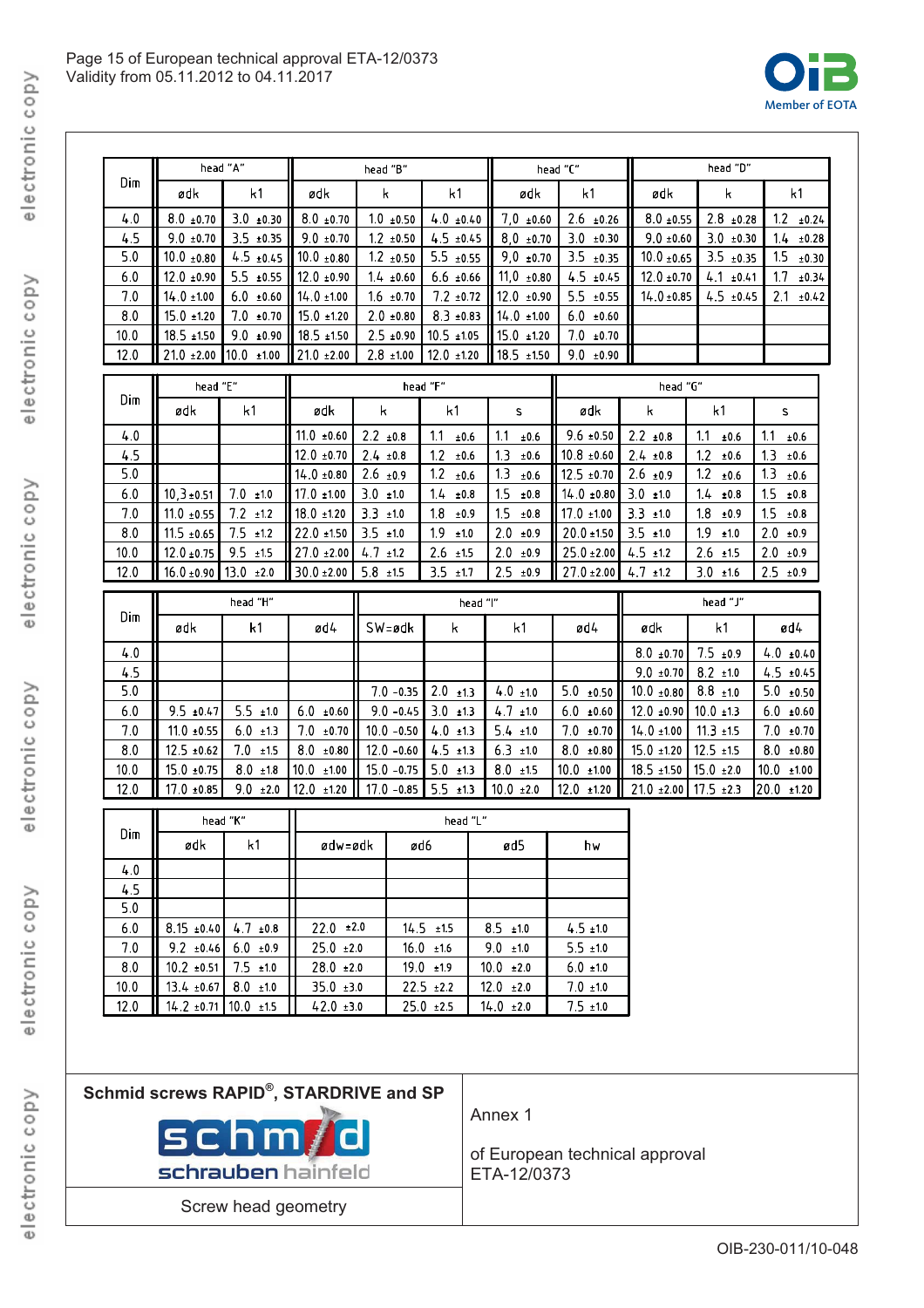



| Dim  | øds<br>similar for "0"+"1" | ødR           | h              | alternative<br>n | number flanks |
|------|----------------------------|---------------|----------------|------------------|---------------|
| 4.0  | 2.8<br>±0.14               | $3.2 \pm 0.3$ | $6.2 \pm 1.0$  | $3.4 \pm 1.0$    |               |
| 4.5  | 3.2<br>±0.16               | $3.6 \pm 0.3$ | $8.2 \pm 1.0$  | $3.8 \pm 1.0$    |               |
| 5.0  | $3.5 + 0.17$               | 4.1 $\pm 0.4$ | $8.2 \pm 1.0$  | $4.2 \pm 1.0$    |               |
| 6.0  | $4.3 \pm 0.21$             | $5.0 \pm 0.5$ | $10.2 \pm 1.0$ | $5.0 \pm 1.0$    | 6             |
| 7.0  | $5.0 + 0.25$               | $6.0 \pm 0.6$ | $10.2 \pm 1.0$ |                  | 6             |
| 8.0  | $5.9 + 0.29$               | $6.8 \pm 0.6$ | $10.2 \pm 1.0$ |                  | 6             |
| 10.0 | ±0.35<br>7.1               | $8.3 \pm 0.8$ | $10.2 \pm 1.0$ |                  | 6             |
| 12.0 | $8.2 \pm 0.41$             | $9.7 \pm 0.9$ | $14.2 \pm 1.0$ |                  | 6             |

with compressor "1" (without compressor "0")



Isp according to Annex 4

| Dim  | d٧             |
|------|----------------|
| 4.0  | 2.8<br>±0.28   |
| 4.5  | 3.0<br>$+0.31$ |
| 50   | 3.6<br>$+0.36$ |
| 6.0  | 4.4<br>±0.43   |
| 7.0  | 5.0<br>±0.50   |
| 8.0  | 6.0<br>±0.59   |
| 10.0 | 7.1<br>±0.72   |
| 12.0 | 7.9<br>±0.80   |

 $IV = 2P$  for double thread ("C"+"D")  $=$  4P for single thread ("A"+"B") thread types acc. to Annex 3

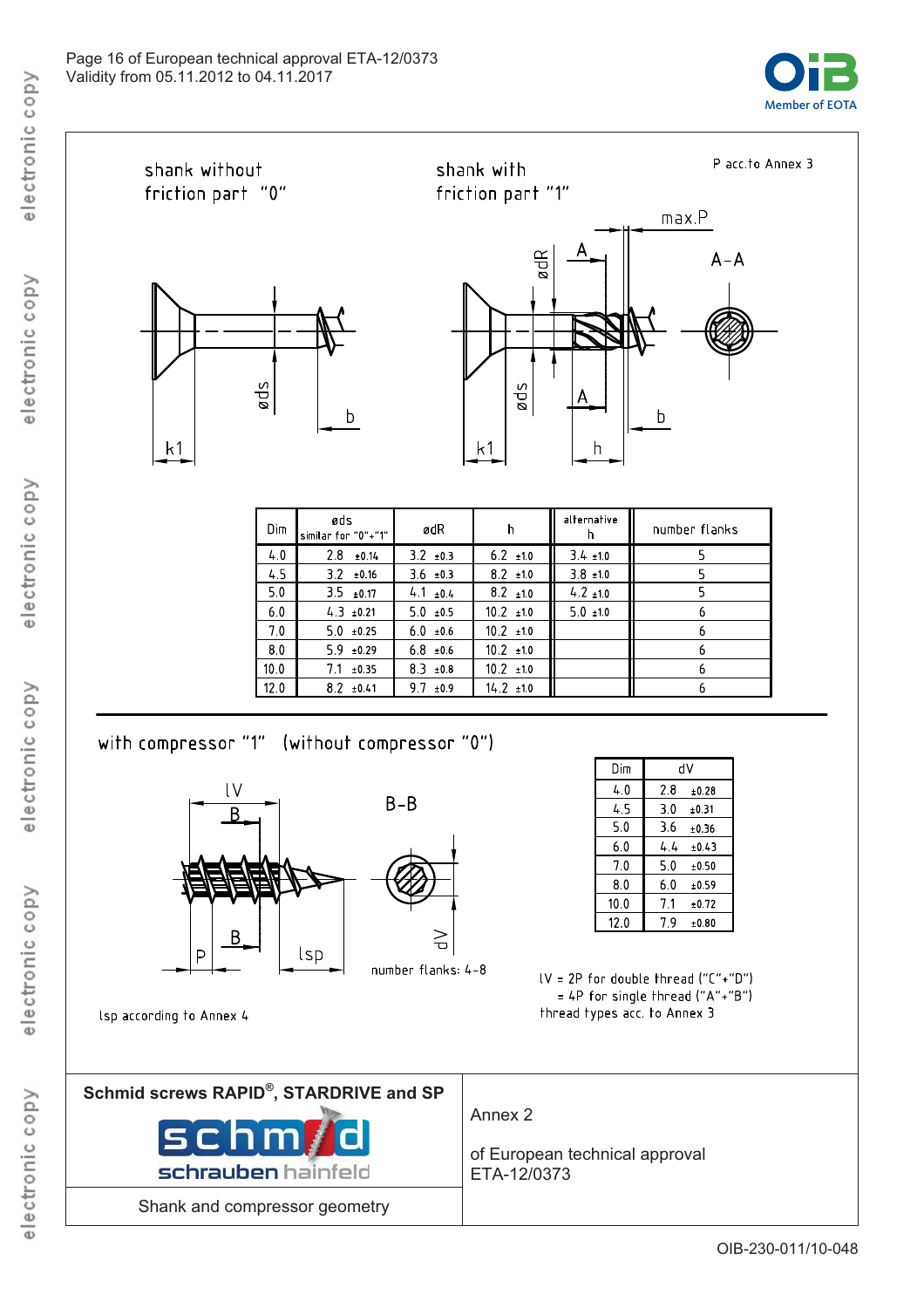

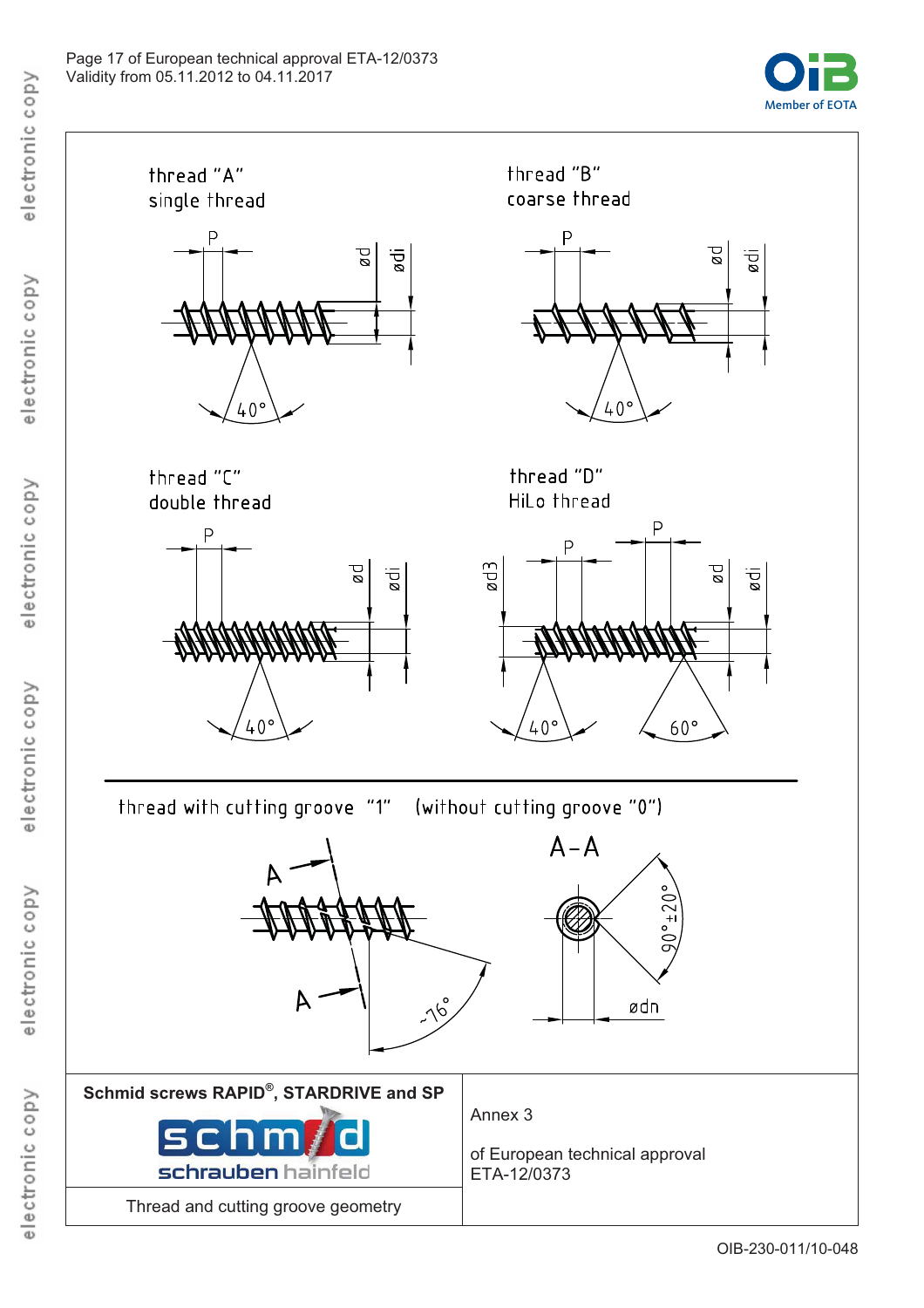

ød ... similar for all threads

|            |                 | thread "A" (single) |                | thread "B" (coarse) |                | thread "C" (double) |                |  |
|------------|-----------------|---------------------|----------------|---------------------|----------------|---------------------|----------------|--|
| Dim.<br>ød |                 | ødi                 | P              | ødi                 | P              | ødi                 | P              |  |
| 4.0        | 4.0 $\pm$ 0.20  | $2.45 \pm 0.13$     | $1.8 \pm 0.18$ | $2.55 \pm 0.13$     | $2.2 \pm 0.22$ | $2.40 \pm 0.12$     | $3.4 \pm 0.34$ |  |
| 4.5        | $4.5 \pm 0.22$  | $2.70 \pm 0.14$     | $2.0 \pm 0.20$ | $2.75 \pm 0.14$     | $2.4 \pm 0.24$ | $2.70 \pm 0.14$     | $3.8 \pm 0.38$ |  |
| 5.0        | $5.0 \pm 0.25$  | $3.15 \pm 0.16$     | $2.2 \pm 0.22$ | $3.25 + 0.17$       | $2.7 \pm 0.27$ | $3.10 \pm 0.16$     | $4.2 \pm 0.42$ |  |
| 6.0        | $6.0 \pm 0.30$  | $3.80 \pm 0.19$     | $2.6 \pm 0.26$ | $3.95 \pm 0.20$     | $3.4 \pm 0.34$ | $3.80 + 0.19$       | $5.0 \pm 0.50$ |  |
| 7.0        | $7.0 \pm 0.35$  | $4.35 \pm 0.22$     | $3.3 \pm 0.33$ | $4.40 \pm 0.22$     | $4.6 \pm 0.46$ | $4.30 \pm 0.22$     | $6.4 \pm 0.64$ |  |
| 8.0        | $8.0 \pm 0.40$  | $5.20 \pm 0.26$     | $3.8 \pm 0.38$ | $5.30 \pm 0.26$     | $5.6 \pm 0.56$ | $5.20 \pm 0.26$     | $7.8 \pm 0.78$ |  |
| 10.0       | $10.0 \pm 0.50$ | $6.10 \pm 0.31$     | $4.5 \pm 0.45$ | $6.20 \pm 0.31$     | $6.6 \pm 0.66$ | $6.10 \pm 0.31$     | $9.7 \pm 0.97$ |  |
| 12.0       | $12.0 \pm 0.60$ | $6.80 \pm 0.34$     | $6.2 \pm 0.62$ | $6.90 \pm 0.35$     | $6.6 \pm 0.66$ | $6.80 \pm 0.34$     | $13.4 + 1.34$  |  |

|      | thread "D" (HiLo) | cutting groove |                |              |
|------|-------------------|----------------|----------------|--------------|
| Dim  | ødi               | ød3            | P              | ødn          |
| 4.0  | 2.40<br>±0.12     | 3.0<br>±0.15   | 2.8<br>±0.28   | 3.1<br>±0.32 |
| 4.5  | 2.60<br>±0.13     | 3.3<br>±0.16   | $2.9 \pm 0.29$ | $3.5 + 0.35$ |
| 5.0  | 3.10<br>±0.16     | 3.7<br>±0.18   | $3.2 \pm 0.32$ | 3.9<br>±0.39 |
| 6.0  | 3.80<br>±0.19     | $4.9 \pm 0.24$ | $3.8 + 0.38$   | 4.7<br>±0.53 |
| 7.0  | $4.40 \pm 0.22$   | $5.4 \pm 0.27$ | $4.5 \pm 0.45$ | 5.5<br>±0.54 |
| 8.0  | 5.30<br>±0.27     | 6.6<br>±0.33   | 6.7<br>±0.67   | 7.1<br>±0.73 |
| 10.0 | 6.20<br>±0.31     | 7.9<br>±0.40   | 7.7<br>±0.77   | 8.4<br>±0.87 |
| 12.0 | 7.10<br>±0.36     | 9.1<br>±0.46   | 8.7<br>±0.87   | 8.9<br>±0.89 |

| Schmid screws RAPID <sup>®</sup> , STARDRIVE and SP<br>schm/d<br>schrauben hainfeld | Annex 3<br>of European technical approval<br>ETA-12/0373 |
|-------------------------------------------------------------------------------------|----------------------------------------------------------|
| Thread and cutting groove geometry                                                  |                                                          |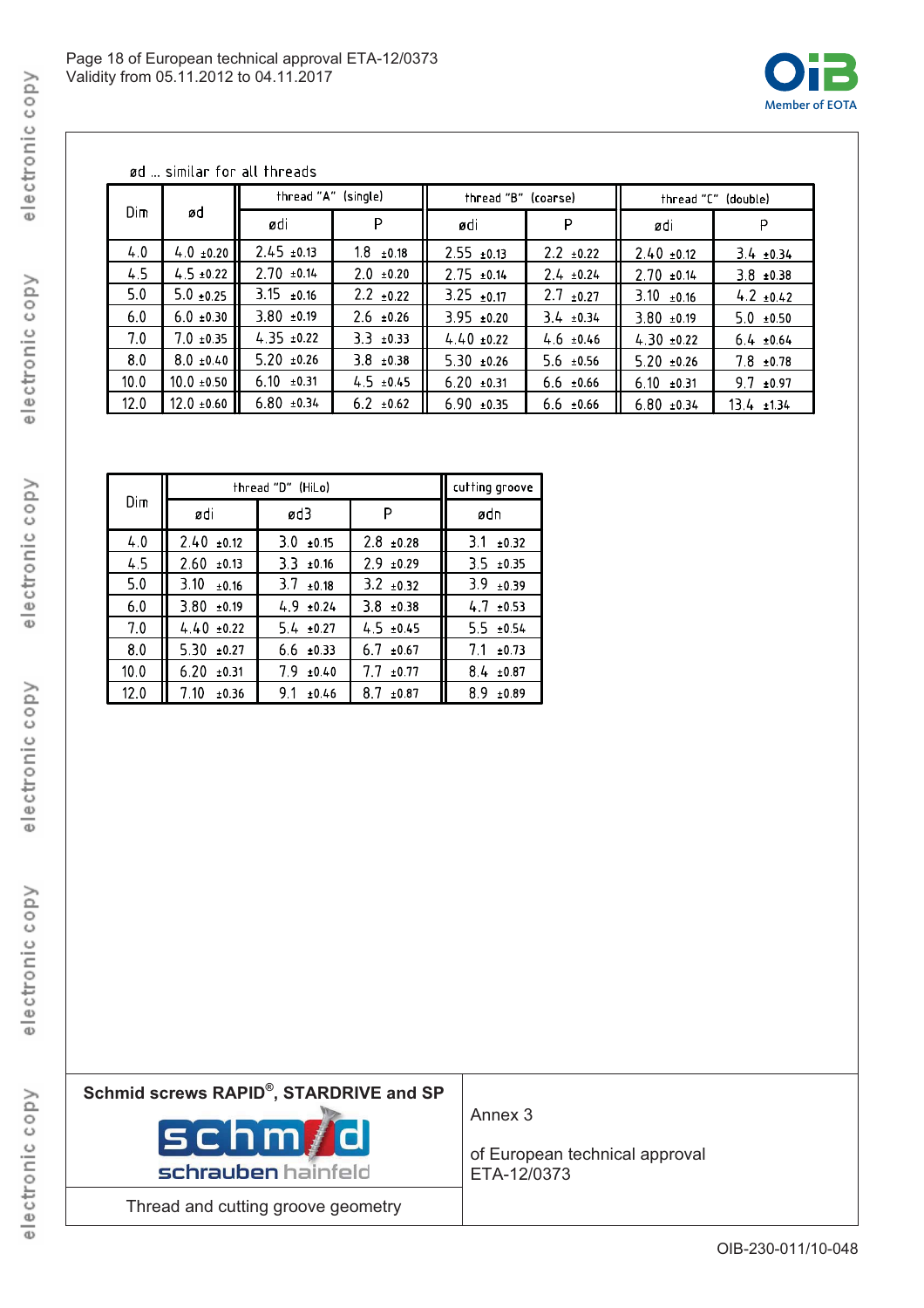



OIB-230-011/10-048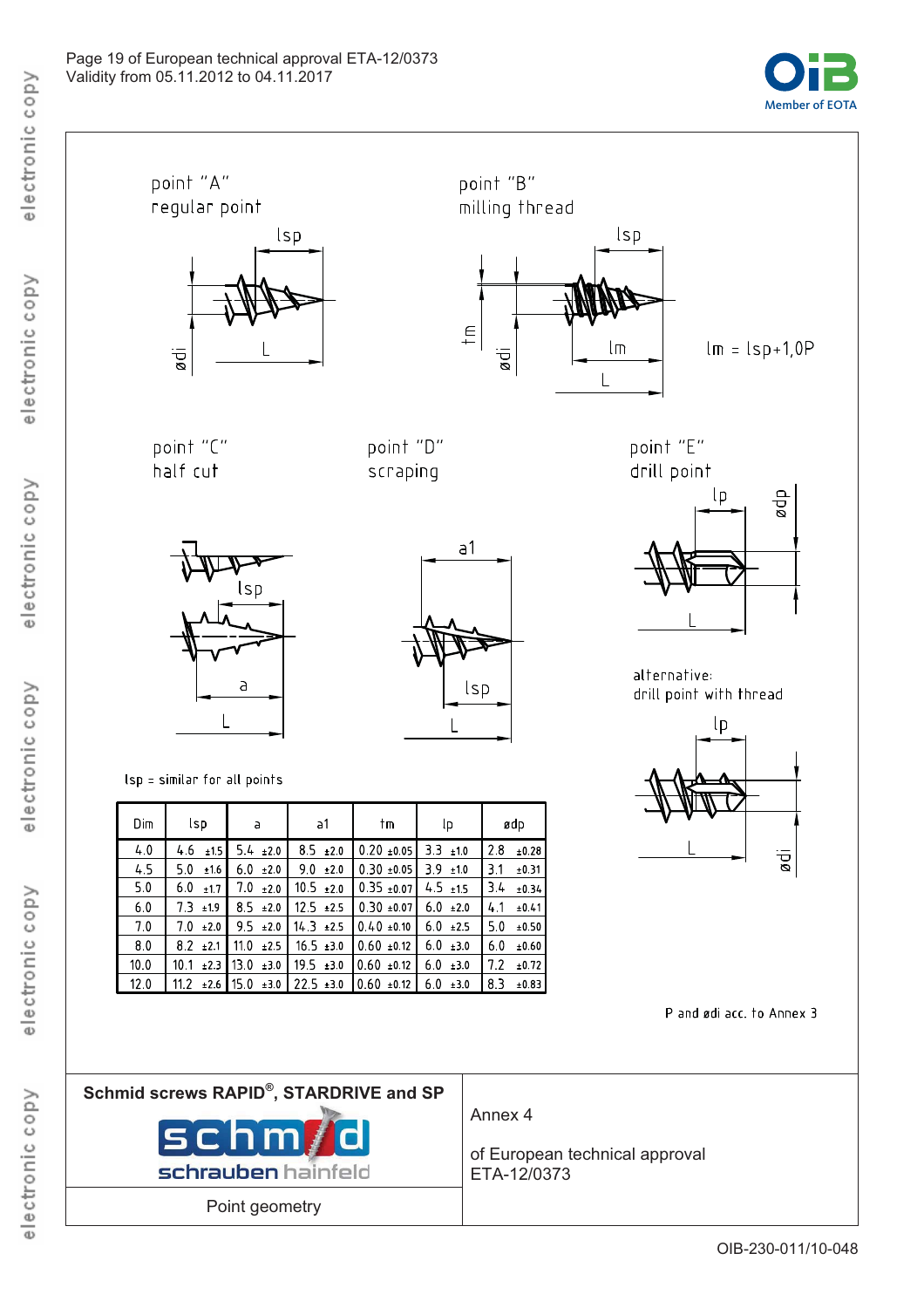

# practicable drive types

KS-Drive



T-Drive



| Dim  | KS   |                                                     |
|------|------|-----------------------------------------------------|
| 4.0  | KS 2 | T <sub>10</sub> / T <sub>15</sub> / T <sub>20</sub> |
| 4.5  | KS 2 | T <sub>15</sub> / T <sub>20</sub> / T <sub>25</sub> |
| 5.0  | KS 2 | T20 / T25 / T30                                     |
| 6.0  | KS 3 | T20 / T25 / T30                                     |
| 7.0  | KS 3 | T25 / T30                                           |
| 8.0  | KS 4 | T30 / T40                                           |
| 10.0 | KS 4 | T40 / T50                                           |
| 12.0 | KS 4 | T40 / T50 / T55                                     |

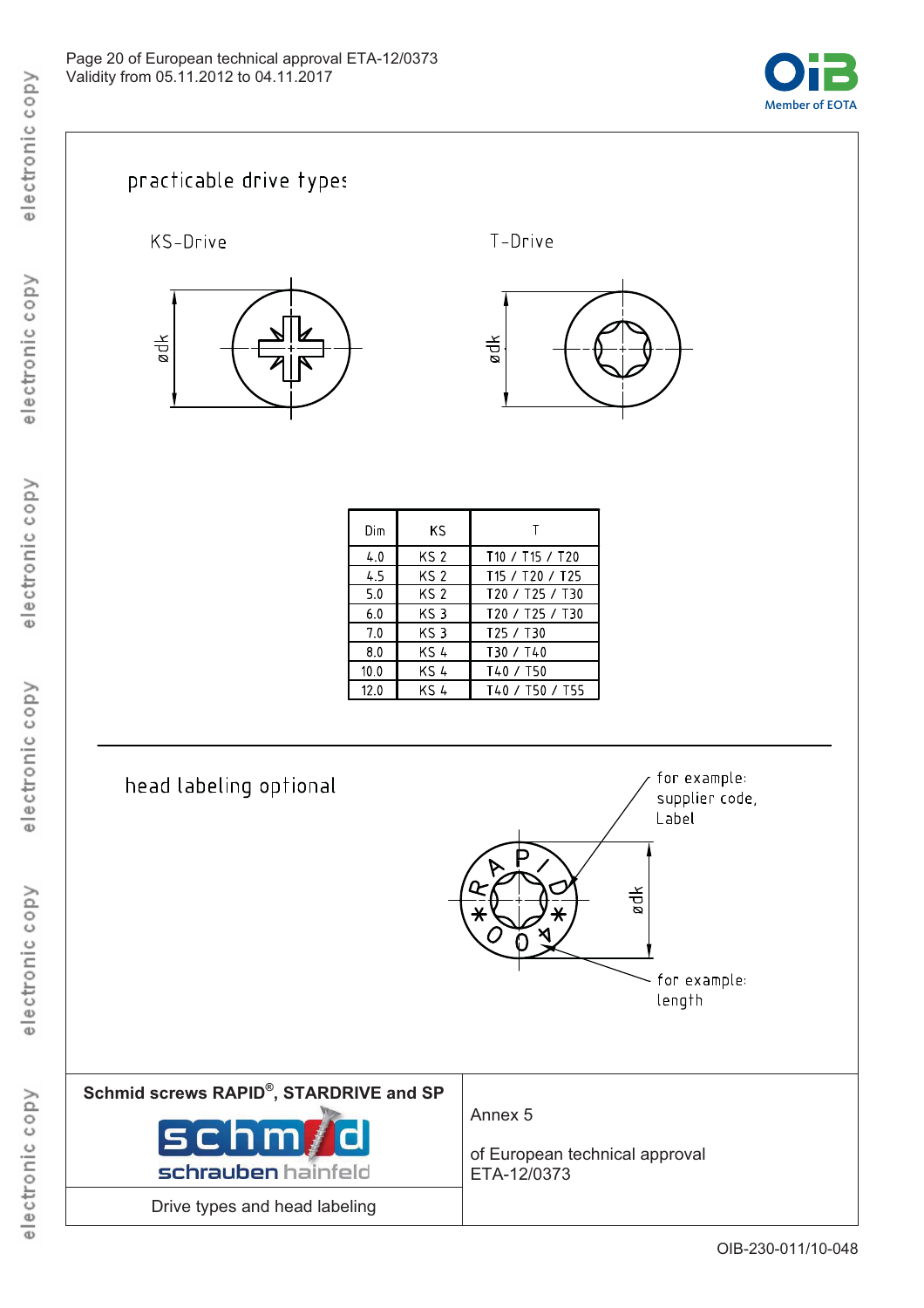

#### **Table A6.1 Characteristic head pull-through capacities of Schmid screws RAPID®, STARDRIVE and SP in solid softwood or glued laminated timber for 90° heads; head diameter 8 to 21 mm**

| Group 1                                                                        |         | Head diameter     |      |      |      |      |      |      |      |      |
|--------------------------------------------------------------------------------|---------|-------------------|------|------|------|------|------|------|------|------|
| Product characteristic                                                         |         |                   | 8    |      | 10   | 12   | 14   | 15   | 18.5 | 21   |
| Characteristic head pull-<br>through parameter<br>$(p_k = 350 \text{ kg/m}^3)$ | Ihead.k | N/mm <sup>2</sup> | 17.1 | 17.6 | 14.6 | 14.6 | 13.1 | 12.4 | 12.2 | 10.3 |

#### **Table A6.2 Characteristic head pull-through capacities of Schmid screws RAPID®, STARDRIVE and SP in solid softwood or glued laminated timber for washers and 180° heads; washer diameter 14 to 42 mm**

| Group 2                                                                        |                     |                   |      |      |      | Head diameter |      |      |     |
|--------------------------------------------------------------------------------|---------------------|-------------------|------|------|------|---------------|------|------|-----|
| Product characteristic                                                         |                     |                   | 14   | 20   | 22   | 25            | 27   | 33   | 42  |
| Characteristic head pull-<br>through parameter<br>$(p_k = 350 \text{ kg/m}^3)$ | I <sub>head.k</sub> | N/mm <sup>2</sup> | 16.7 | 17.6 | 20.4 | 15.2          | 14.5 | 10.0 | 6.5 |

# **Table A6.3 Characteristic load bearing capacities of Schmid screws RAPID®, STARDRIVE and SP for product characteristic group A; screw diameter 4 to 6 mm**

| Product characteristic group A                                                                           |                                                      |                   | Screw diameter |      |      |      |
|----------------------------------------------------------------------------------------------------------|------------------------------------------------------|-------------------|----------------|------|------|------|
| Product characteristic                                                                                   |                                                      |                   |                |      | 5    | 6    |
| Max. length                                                                                              | $I_{\text{max}}$                                     | mm                | 70             | 80   | 120  | 300  |
| Characteristic tensile strength                                                                          | $\boldsymbol{\mathsf{f}}_{\mathsf{tens},\mathsf{k}}$ | kN                | 5.0            | 5.8  | 8.5  | 12.4 |
| Characteristic yield moment                                                                              | $M_{y,k}$                                            | N <sub>m</sub>    | 3.2            | 4.9  | 6.5  | 10.1 |
| Characteristic withdrawal<br>parameter<br>angle screw-axis to grain: 90°<br>$(p_k = 350 \text{ kg/m}^3)$ | $f_{ax,k,90^{\circ}}$                                | N/mm <sup>2</sup> | 14.8           | 13.8 | 12.8 | 12.1 |
| Characteristic yield strength                                                                            | $f_{y,k}$                                            | N/mm <sup>2</sup> |                |      | 900  |      |
| Characteristic torsional strength                                                                        | $f_{\rm tor, k}$                                     | N <sub>m</sub>    | 3.0            | 4.2  | 6.2  | 9.5  |
| Insertion moment ( $\rho_k$ = 450 kg/m <sup>3</sup> )                                                    | $\mathsf{R}_{\mathsf{tor},\mathsf{m}}$               | N <sub>m</sub>    | 1.4            | 1.9  | 3.8  | 6.5  |

| Schmid screws RAPID®, STARDRIVE and SP |  |
|----------------------------------------|--|
|                                        |  |



Product characteristics

# Annex 6

of European technical approval ETA-12/0373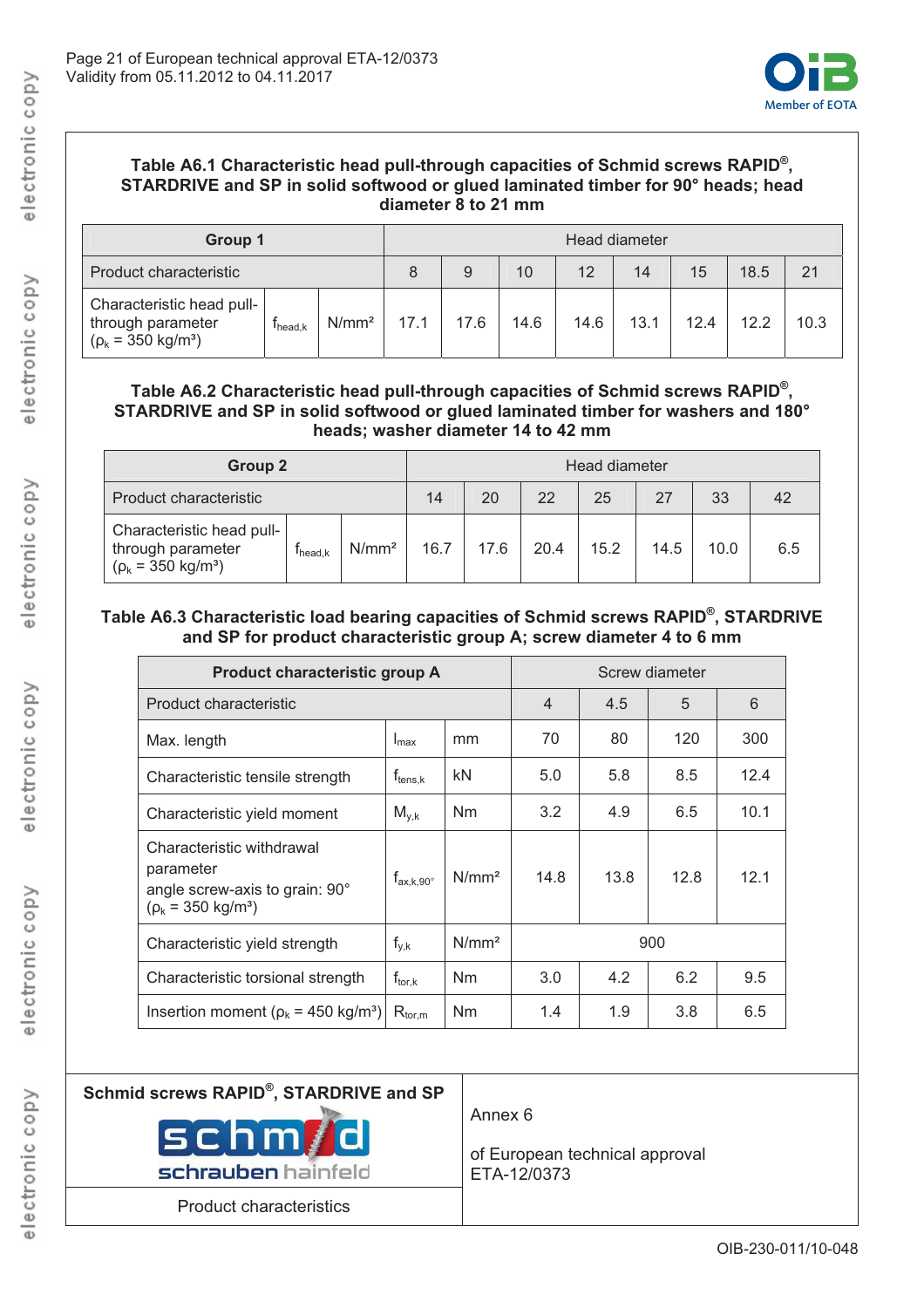

# **Table A6.4 Characteristic load bearing capacities of Schmid screws RAPID®, STARDRIVE and SP for product characteristic group A; screw diameter 7 to 12 mm**

| Product characteristic group A                                                                           | Screw diameter          |                   |      |      |      |                   |
|----------------------------------------------------------------------------------------------------------|-------------------------|-------------------|------|------|------|-------------------|
| Product characteristic                                                                                   |                         |                   |      | 8    | 10   | $12 \overline{ }$ |
| Max. length                                                                                              | $I_{\text{max}}$        | mm                | 300  | 400  | 500  | 500               |
| Characteristic tensile strength                                                                          | $f_{\rm tens, k}$       | kN                | 17.1 | 22.0 | 32.0 | 47.5              |
| Characteristic yield moment                                                                              | $M_{v,k}$               | Nm                | 12.6 | 22.6 | 33.0 | 58.6              |
| Characteristic withdrawal<br>parameter<br>angle screw-axis to grain: 90°<br>$(p_k = 350 \text{ kg/m}^3)$ | $t_{\rm ax,k,90^\circ}$ | N/mm <sup>2</sup> | 11.5 | 10.9 | 9.8  | 8.9               |
| Characteristic yield strength                                                                            | $f_{y,k}$               | N/mm <sup>2</sup> |      |      | 900  |                   |
| Characteristic torsional strength                                                                        | $f_{\text{tor},k}$      | Nm                | 16.1 | 24.8 | 44.8 | 59.6              |
| Insertion moment ( $\rho_k$ = 450 kg/m <sup>3</sup> )                                                    | $R_{tor,m}$             | N <sub>m</sub>    | 8.1  | 16.5 | 28.0 | 27.0              |

# **Table A6.5 Characteristic load bearing capacities of Schmid screws RAPID®, STARDRIVE and SP for product characteristic group B; screw diameter 4 to 10 mm**

| <b>Product characteristic group B</b>                                                                    |                       |                   | Screw diameter |      |      |      |      |      |
|----------------------------------------------------------------------------------------------------------|-----------------------|-------------------|----------------|------|------|------|------|------|
| Product characteristic                                                                                   |                       |                   | 4              | 4.5  | 5    | 6    | 8    | 10   |
| Max. length                                                                                              | $I_{\text{max}}$      | mm                | 70             | 80   | 120  | 300  | 500  | 500  |
| Characteristic tensile strength                                                                          | $f_{\sf tens, k}$     | kN                | 5.0            | 5.8  | 8.8  | 12.8 | 22.7 | 33.2 |
| Characteristic yield moment                                                                              | $M_{v,k}$             | <b>Nm</b>         | 3.2            | 4.9  | 6.5  | 10.1 | 22.6 | 33.0 |
| Characteristic withdrawal<br>parameter<br>angle screw-axis to grain: 90°<br>$(p_k = 350 \text{ kg/m}^3)$ | $f_{ax,k,90^{\circ}}$ | N/mm <sup>2</sup> | 14.8           | 13.8 | 13.6 | 13.0 | 10.7 | 9.5  |
| Characteristic yield strength                                                                            | $f_{y,k}$             | N/mm <sup>2</sup> |                |      |      | 900  |      |      |
| Characteristic torsional strength                                                                        | $f_{\text{tor},k}$    | N <sub>m</sub>    | 3.0            | 4.2  | 6.3  | 10.1 | 25.6 | 47.5 |
| Insertion moment ( $\rho_k$ = 450kg/m <sup>3</sup> )                                                     | $R_{tor,m}$           | Nm                | 1.2            | 1.6  | 2.1  | 2.5  | 8.3  | 14.2 |

| Schmid screws $\mathsf{RAPID}^\circledast$ , STARDRIVE and SP |
|---------------------------------------------------------------|
| SChM /                                                        |

Product characteristics

# Annex 6

of European technical approval ETA-12/0373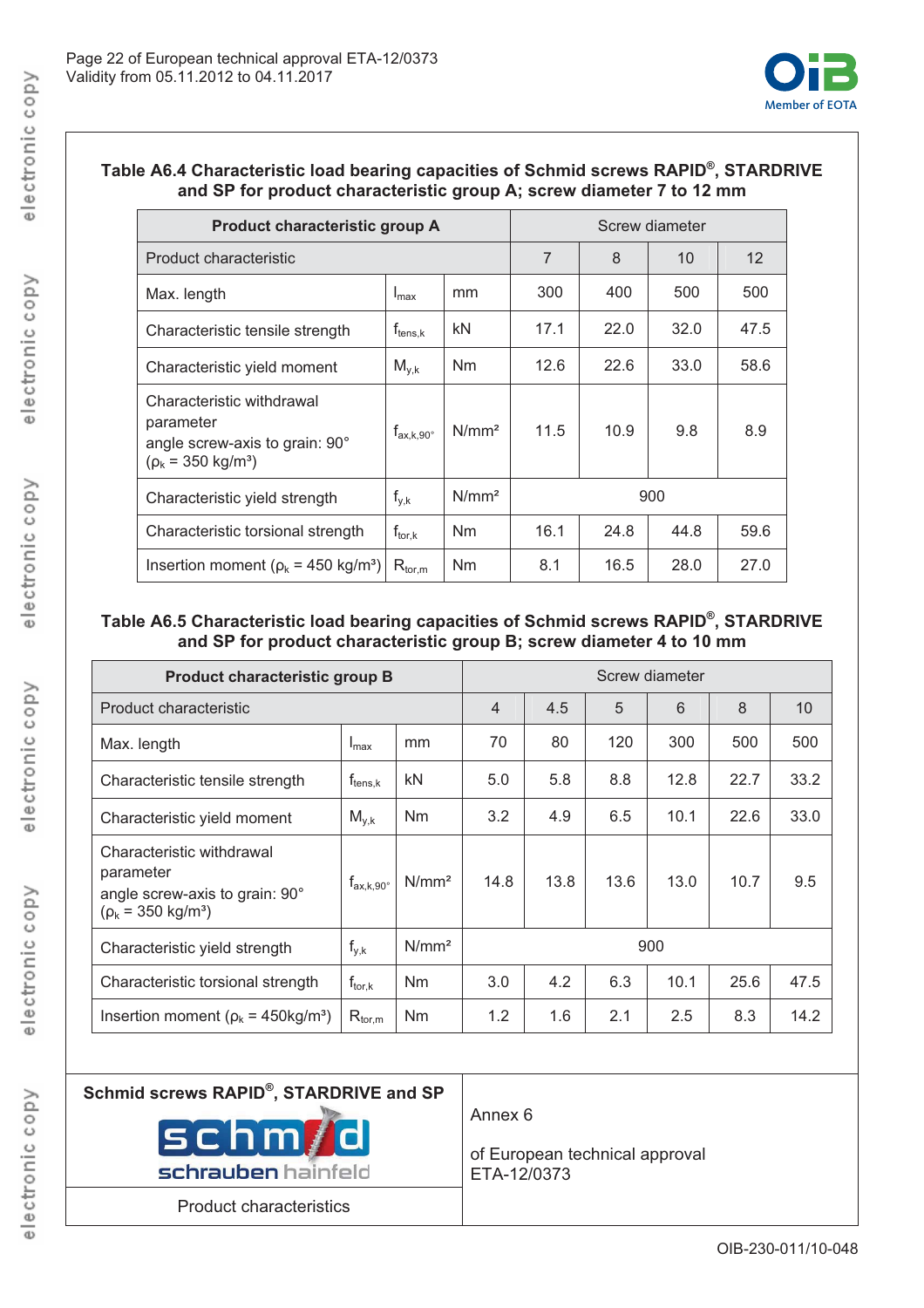

# **Table A6.6 Characteristic load bearing capacities of Schmid screws RAPID®, STARDRIVE and SP for product characteristic group C; screw diameter 4 to 10 mm**

| Product characteristic group C                                                                           |                       |                   | Screw diameter |      |      |      |      |      |  |
|----------------------------------------------------------------------------------------------------------|-----------------------|-------------------|----------------|------|------|------|------|------|--|
| Product characteristic                                                                                   |                       |                   | $\overline{4}$ | 4.5  | 5    | 6    | 8    | 10   |  |
| Max. length                                                                                              | $I_{\text{max}}$      | mm                | 70             | 80   | 120  | 300  | 500  | 500  |  |
| Characteristic tensile strength                                                                          | $f_{\text{tens.k}}$   | kN                | 5.0            | 7.0  | 8.8  | 13.1 | 23.3 | 35.0 |  |
| Characteristic yield moment                                                                              | $M_{v.k}$             | N <sub>m</sub>    | 3.1            | 4.2  | 5.9  | 10.7 | 22.6 | 33.6 |  |
| Characteristic withdrawal<br>parameter<br>angle screw-axis to grain: 90°<br>$(p_k = 350 \text{ kg/m}^3)$ | $f_{ax.k.90^{\circ}}$ | N/mm <sup>2</sup> | 14.3           | 13.3 | 13.6 | 13.0 | 10.9 | 11.0 |  |
| Characteristic yield strength                                                                            | $f_{y,k}$             | N/mm <sup>2</sup> | 900            |      |      |      |      |      |  |
| Characteristic torsional strength                                                                        | $f_{\text{tor.}k}$    | <b>Nm</b>         | 3.5            | 4.9  | 6.6  | 10.9 | 28.0 | 52.5 |  |
| Insertion moment ( $\rho_k$ = 450 kg/m <sup>3</sup> )                                                    | $R_{tor.m}$           | <b>Nm</b>         | 1.2            | 1.9  | 3.2  | 5.4  | 11.2 | 17.0 |  |

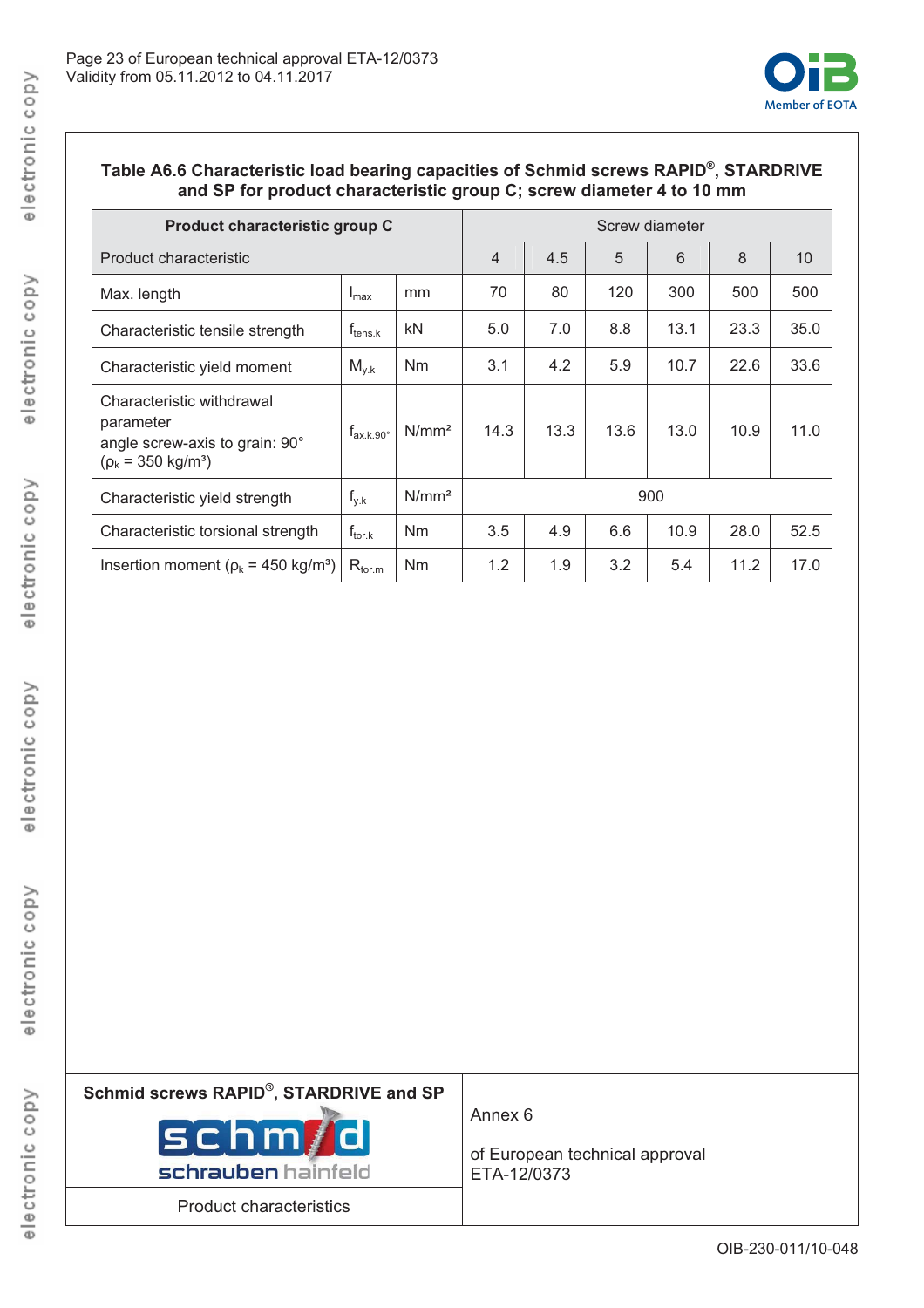

### **Table A6.7 Characteristic load bearing capacities of Schmid screws RAPID®, STARDRIVE and SP for product characteristic group D; screw diameter 6 to 10 mm**

| Product characteristic group D                                                                           | <b>Screw diameter</b> |                   |      |             |      |
|----------------------------------------------------------------------------------------------------------|-----------------------|-------------------|------|-------------|------|
| Product characteristic                                                                                   | 6                     | 8                 | 10   |             |      |
| Max. length                                                                                              | $I_{\text{max}}$      | mm                | 220  | 400         | 400  |
| Characteristic tensile strength                                                                          | $f_{\sf tens.k}$      | kN                | 12.5 | 23.5        | 33.0 |
| Characteristic yield moment                                                                              | $M_{y.k}$             | N <sub>m</sub>    | 10.0 | 24.0        | 42.1 |
| Characteristic withdrawal<br>parameter<br>angle screw-axis to grain: 90°<br>$(p_k = 350 \text{ kg/m}^3)$ | $f_{ax.k.90^{\circ}}$ | N/mm <sup>2</sup> | 13.5 | 10.9        | 11.5 |
| Characteristic yield strength                                                                            | $f_{y,k}$             | N/mm <sup>2</sup> |      | 950         |      |
| Characteristic torsional strength                                                                        | $f_{\text{tor.}k}$    | N <sub>m</sub>    | 10.4 | 26.5        | 47.0 |
| Insertion moment ( $\rho_k$ = 450 kg/m <sup>3</sup> )                                                    | $R_{tor.m}$           | <b>Nm</b>         | 6.9  | 15.6        | 23.0 |
| Half cut                                                                                                 | $R_{tor.m. HT}$       | Nm                |      | 13.0        | 17.6 |
| Slip modulus                                                                                             | $K_{ser}$             | N/mm              |      | see $A.6.4$ |      |

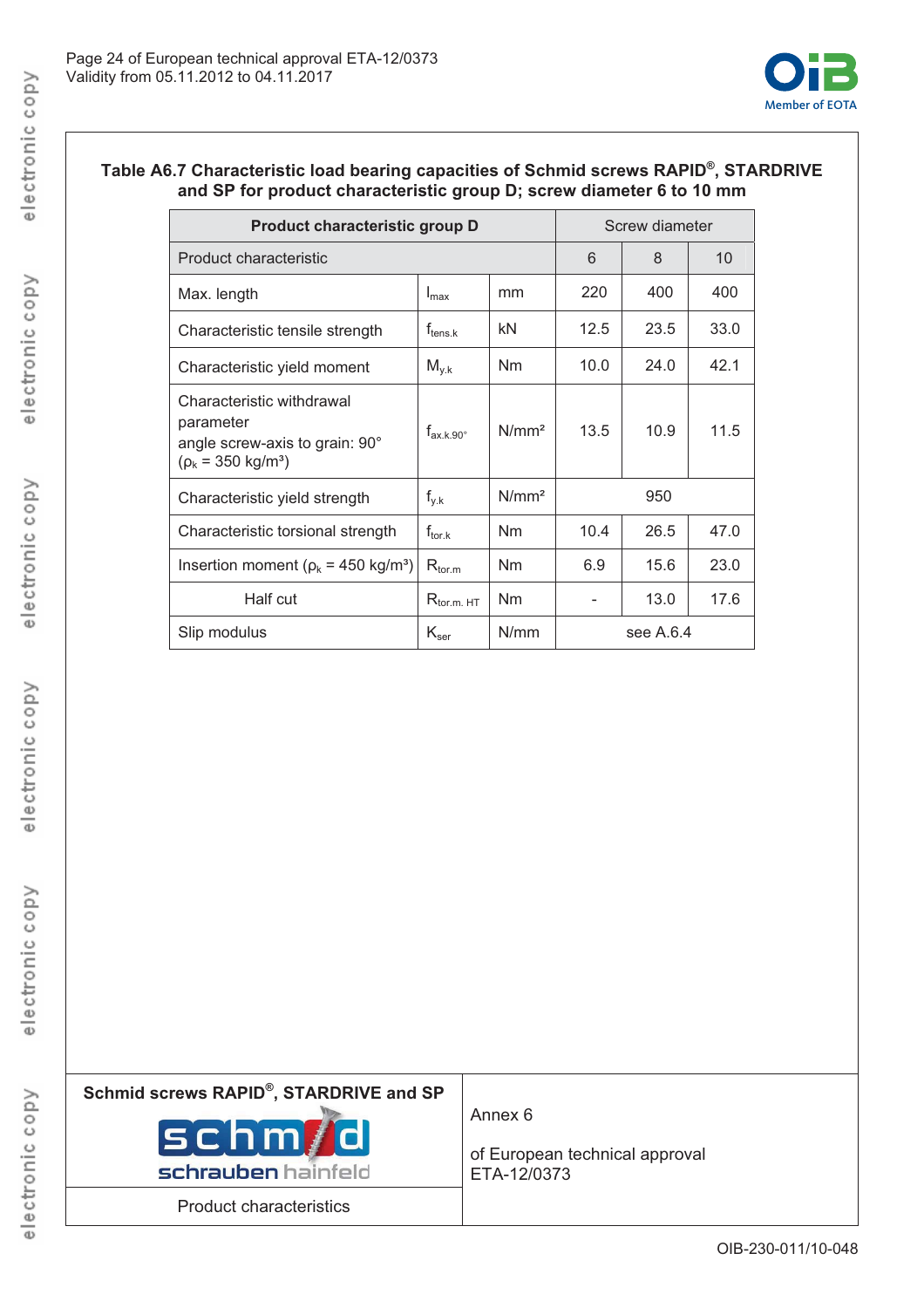

### **Table A6.8 Characteristic load bearing capacities of Schmid screws RAPID®, STARDRIVE and SP for product characteristic group E; screw diameter 8 to 12 mm**

| <b>Product characteristic group E</b>                                                                    |                       |                   |      | Screw diameter    |      |
|----------------------------------------------------------------------------------------------------------|-----------------------|-------------------|------|-------------------|------|
| Product characteristic                                                                                   |                       | 8                 | 10   | $12 \overline{ }$ |      |
| Max. length                                                                                              | $I_{\text{max}}$      | mm                | 1000 | 1000              | 1000 |
| Characteristic tensile strength                                                                          | $f_{\sf tens.k}$      | kN                | 24.1 | 40.0              | 46.7 |
| Characteristic yield moment                                                                              | $M_{y.k}$             | N <sub>m</sub>    | 20.3 | 36.7              | 48.5 |
| Characteristic withdrawal<br>parameter<br>angle screw-axis to grain: 90°<br>$(p_k = 350 \text{ kg/m}^3)$ | $f_{ax.k.90^{\circ}}$ | N/mm <sup>2</sup> | 13.1 | 12.5              | 11.2 |
| Characteristic yield strength                                                                            | $f_{y,k}$             | N/mm <sup>2</sup> |      | 950               |      |
| Characteristic torsional strength                                                                        | $f_{\text{tor.}k}$    | <b>Nm</b>         | 25.8 | 55.0              | 77.1 |
| Insertion moment ( $\rho_k$ = 450 kg/m <sup>3</sup> )                                                    | $R_{tor.m. HT}$       | <b>Nm</b>         | 8.7  | 15.6              | 27.9 |
| Slip modulus                                                                                             | $K_{\rm ser}$         | N/mm              |      | see $A.6.4$       |      |

# **A.6.1 General**

The minimum penetration length of screws in the load-bearing wood-based members shall be 4 *d*.

A bending angle of 45° must be reached for all screws.

# **A.6.2 Characteristic withdrawal parameter**

For angles  $0^{\circ} \leq \alpha \leq 45^{\circ}$  between screw-axis and direction of wood-fibre,  $f_{ax,k,\alpha}$  is obtained by

$$
f_{\alpha\mathbf{x},k,\alpha} = k_{\alpha\mathbf{x}} \cdot f_{\alpha\mathbf{x},k,90^{\circ}}
$$

with

$$
k_{ax} = 0.3 + \frac{0.7 \cdot \alpha}{45^{\circ}}
$$

For angles  $45^{\circ} \le \alpha \le 90^{\circ}$  between screw-axis and direction of wood-fibre,  $f_{ax,k,\alpha}$  remains constant.

| Schmid screws RAPID <sup>®</sup> , STARDRIVE and SP |                                               |
|-----------------------------------------------------|-----------------------------------------------|
|                                                     | Annex 6                                       |
| schm/d<br>schrauben hainfeld                        | of European technical approval<br>ETA-12/0373 |
| <b>Product characteristics</b>                      |                                               |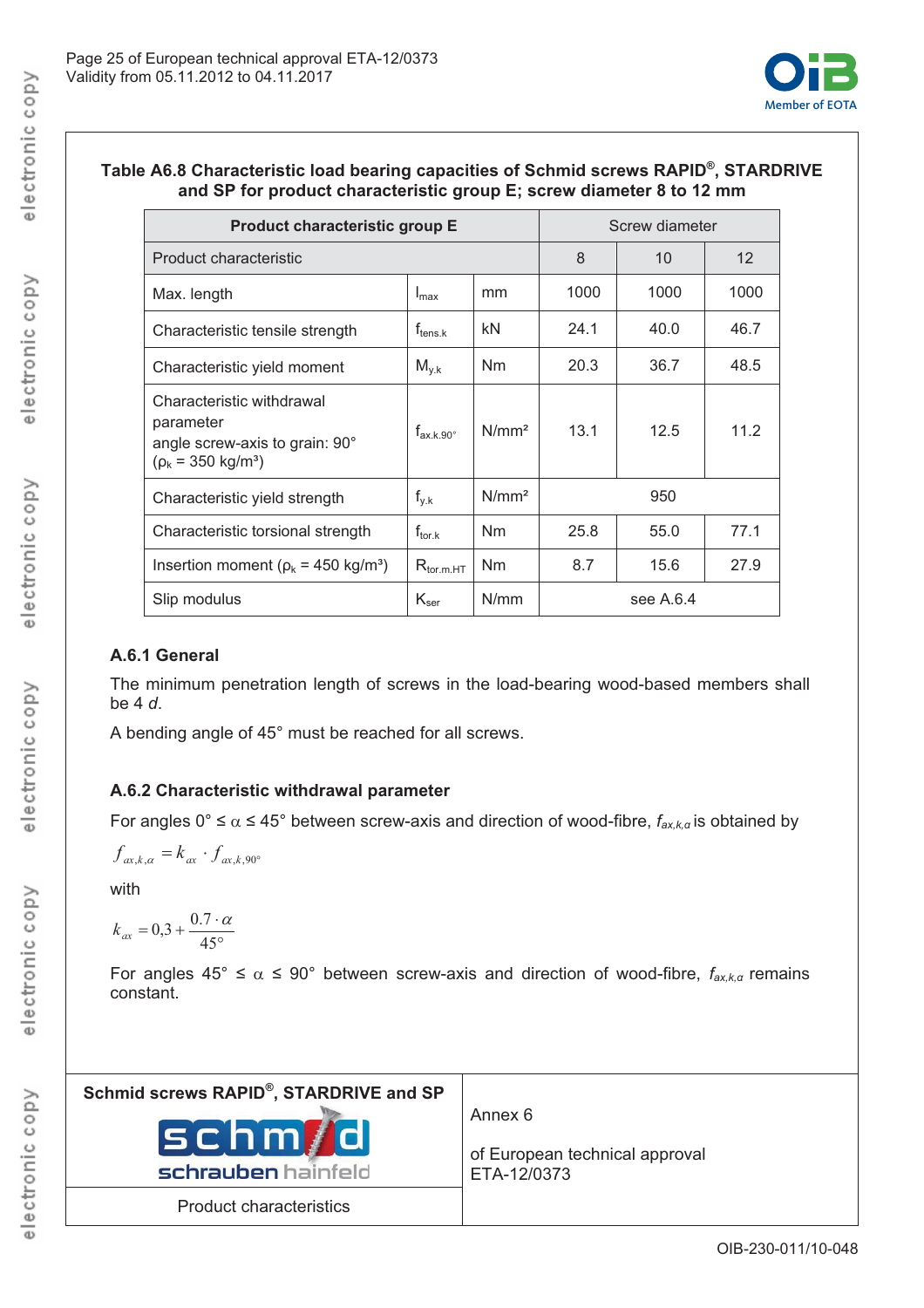

### **A.6.3 Characteristic head pull-through capacity for wood based panels**

The characteristic value of the head pull-through parameter for a characteristic density of  $380$  kg/m<sup>3</sup> for wood based panels like

- Plywood according to EN 636 and EN 13986,
- Oriented strand board, OSB according to EN 300 and EN 13986,
- Particle board according to EN 312 and EN 13986,
- Fibreboards according to EN 622-2, EN 622-3 and EN 13986,
- Cement-bonded particle boards according to EN 634-2 and EN 13986

with thicknesses of more than 20 mm is

# $f_{head,k}$  = 10 N/mm<sup>2</sup>

For wood based panels with a thickness between 12 mm and 20 mm the characteristic value of the head pull-through parameter is

#### $f_{head,k} = 8$  N/mm<sup>2</sup>

For wood based panels with a thickness of less than 12 mm the characteristic head pullthrough capacity shall be based on a characteristic value of the head pull-through parameter of 8 N/mm², and limited to 400 N complying with the minimum thicknesses of the wood based panels of 1.2 d, with d as outer thread diameter. In addition the minimum thicknesses of Table A6.9 apply.

| Wood based panel              | Minimum thickness in mm |
|-------------------------------|-------------------------|
| Plywood                       | Ⴌ                       |
| Oriented strand board, OSB    |                         |
| Solid wood panels             | 12                      |
| Particleboard                 |                         |
| <b>Fibreboards</b>            | 6                       |
| Cement-bonded particle boards |                         |

# **Table A6.9 Minimum thicknesses of wood based panels**

# **A.6.4 Slip modulus for mainly axially loaded screws**

The axial slip modulus *Kser* for the serviceability limit state used for connection of individual members in bending beams under flexible jointing shall be taken for screws drilled under an angle  $\alpha$ =45° to the grain as

| Schmid screws RAPID <sup>®</sup> , STARDRIVE and SP | Annex 6                        |
|-----------------------------------------------------|--------------------------------|
| schm/d                                              | of European technical approval |
| schrauben hainfeld                                  | ETA-12/0373                    |
| <b>Product characteristics</b>                      |                                |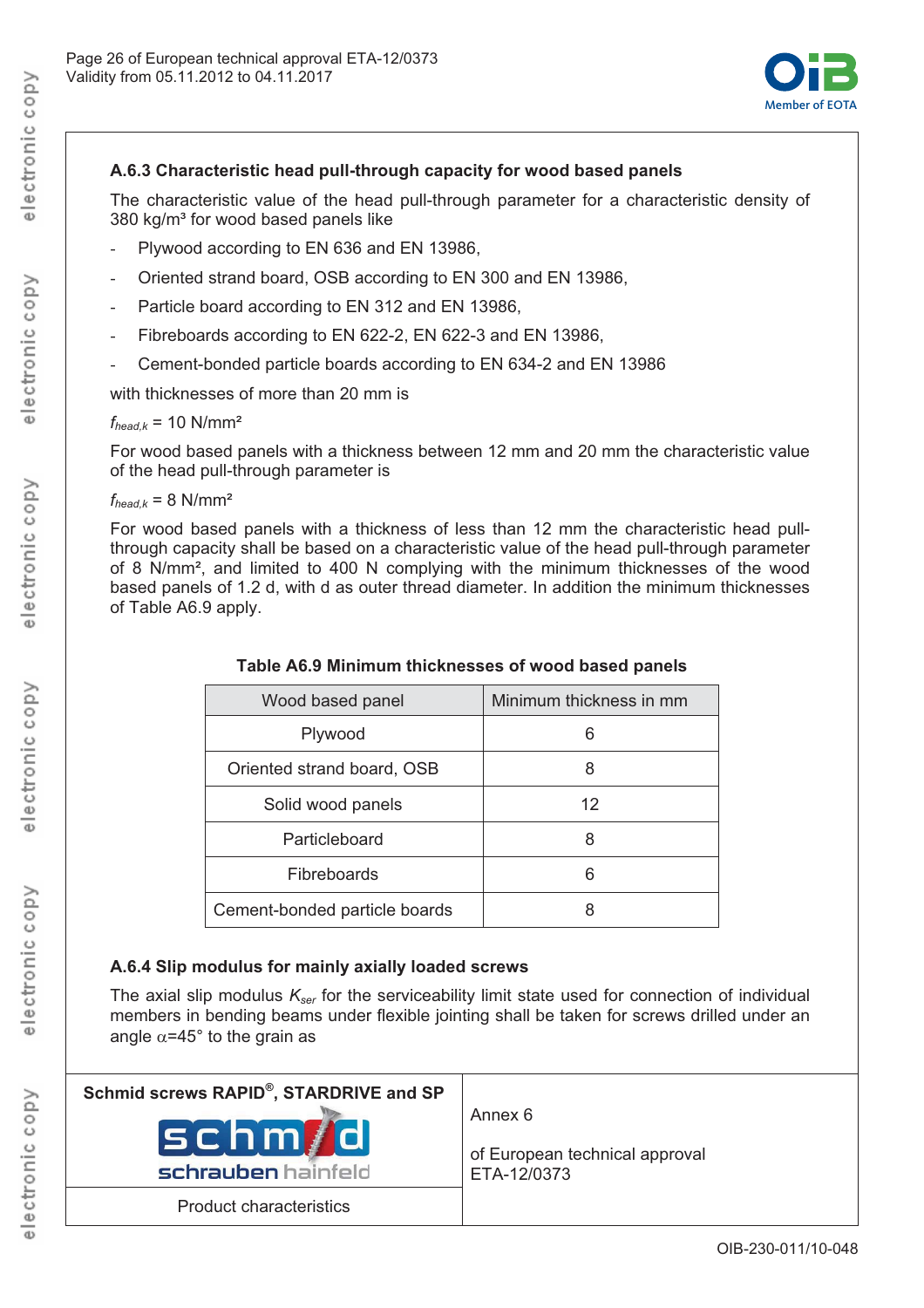electronic copy

electronic copy



$$
K_{ser} = \frac{234 \cdot (\rho \cdot d)^{0.2}}{\frac{1}{l_1^{0.4}} + \frac{1}{l_2^{0.4}}}
$$
 in N/mm

with

- *d* = outer thread diameter of the screw in mm
- $l_{12}$  = respective penetration length in the individual members in mm

#### **A.6.5 Compressive loading for fully threaded screws**

The design load carrying capacity for Schmid screws RAPID®, STARDRIVE and SP with a full thread for an angle 30°  $\leq \alpha \leq 90$ ° between screw-axis and direction of wood-fibre for compressive loading is given as

$$
F_{c,a, Rd} = \min \{ F_{ax,a,d} ; F_{ki,d} \} \text{ in N}
$$

with

$$
F_{\alpha x,\alpha,d} = f_{\alpha x,d,\alpha} \cdot d \cdot l_{\text{ef}}
$$

 $f_{\alpha x,d,\alpha}$  = design value of the axial withdrawal capacity of the threaded part of the screw calculated from the characteristic values given in Table A6.3 to A6.8 in N/mm²

*d* = outer thread diameter of the screw in mm

*ef l* = penetration length of the threaded part of the screw in the timber member in mm

$$
F_{ki,d} = F_{ki,k} / \gamma_M = \frac{\chi \cdot N_{pl,k}}{\gamma_M}
$$
  
\n
$$
\chi = 1 \text{ for } \overline{\lambda} \le 0.2 \text{ or } \chi = \frac{1}{\phi + \sqrt{\phi^2 - \overline{\lambda}^2}} \text{ for } \overline{\lambda} > 0.2
$$
  
\n
$$
\phi = 0.5 \cdot \left[1 + 0.49 \cdot (\overline{\lambda} - 0.2) + \overline{\lambda}^2\right]
$$
  
\n
$$
\overline{\lambda} = \sqrt{\frac{N_{pl,k}}{N_{ki,k}}}
$$

$$
N_{pl,k} = \pi \cdot \frac{d_i^2}{4} f_{y,k} \text{ in N}
$$

 $d_i$  = inner thread diameter of the screw

| Schmid screws RAPID <sup>®</sup> , STARDRIVE and SP | Annex 6                        |
|-----------------------------------------------------|--------------------------------|
| schm/d                                              | of European technical approval |
| schrauben hainfeld                                  | ETA-12/0373                    |
| Product characteristics                             |                                |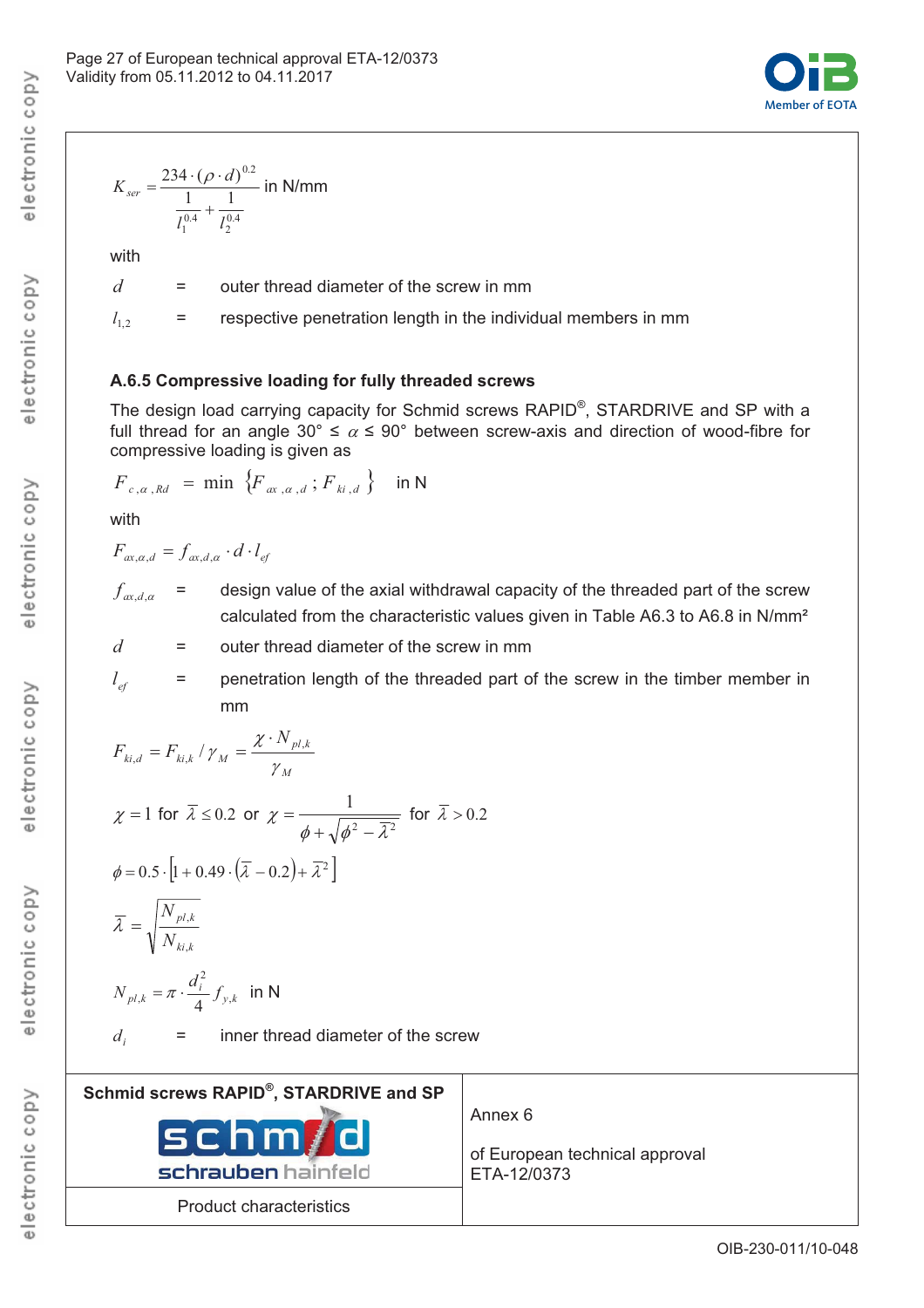

$$
f_{v,k}
$$
 = characteristic yield strength of the screw according to Table A6.3 to A6.8

$$
N_{k i,k} = \text{characteristic ideal elastic buckling load}
$$

$$
N_{ki,k} = \sqrt{c_h \cdot E_s \cdot I_s} \text{ in N}
$$

 $c<sub>h</sub>$  = elastic foundation of the screw

$$
c_h = (0.19 + 0.012 \cdot d) \cdot \rho_k \cdot \left(\frac{90^\circ + \alpha}{180^\circ}\right)
$$
 in N/mm<sup>2</sup>

 $\rho_k$  = characteristic density of the wood-based member in kg/m<sup>3</sup>

 $\alpha$  = angle between screw axis and grain direction, 30°  $\leq \alpha \leq 90$ °

$$
E_s \cdot I_s = \frac{210000 \cdot \pi \cdot d_i^4}{64} \qquad = \qquad \text{bending stiffness in N/mm}^2
$$

#### **A.6.6 Compression reinforcement**

The compression force shall evenly be distributed to the screws used as compression reinforcement. The screws are driven into the timber member perpendicular to the contact surface under an angle between the screw axis and the grain direction of 45° to 90°. The screw heads must be flush with the timber surface.

Reinforcing screws for wood-based panels are not covered by this European technical approval.

For the design of reinforced contact areas the following conditions shall be met independently of the angle between the screw axis and the grain direction.

The design resistance of a reinforced contact area is:

$$
R_{90,d} = \min \left\{ \frac{k_{c,90} \cdot B \cdot l_{ef,1} \cdot f_{c,90,d} + n \cdot \min \{ F_{ax,\alpha,d}; F_{ki,d} \}}{B \cdot l_{ef,2} \cdot f_{c,90,d}} \right\}
$$

where:

- $k_{c, 90}$  = parameter according to EN 1995-1-1, 6.1.5
- $B =$  bearing width in mm
- $l_{e,f,1}$  = effective contact length according to EN 1995-1-1, 6.1.5 in mm
- $f_{c,90,d}$  = design compressive strength perpendicular to the grain (EN 338/EN 14081-1) in N/mm²

| Schmid screws RAPID®, STARDRIVE and SP<br>schm/d | Annex 6<br>of European technical approval |
|--------------------------------------------------|-------------------------------------------|
| schrauben hainfeld                               | ETA-12/0373                               |
| <b>Product characteristics</b>                   |                                           |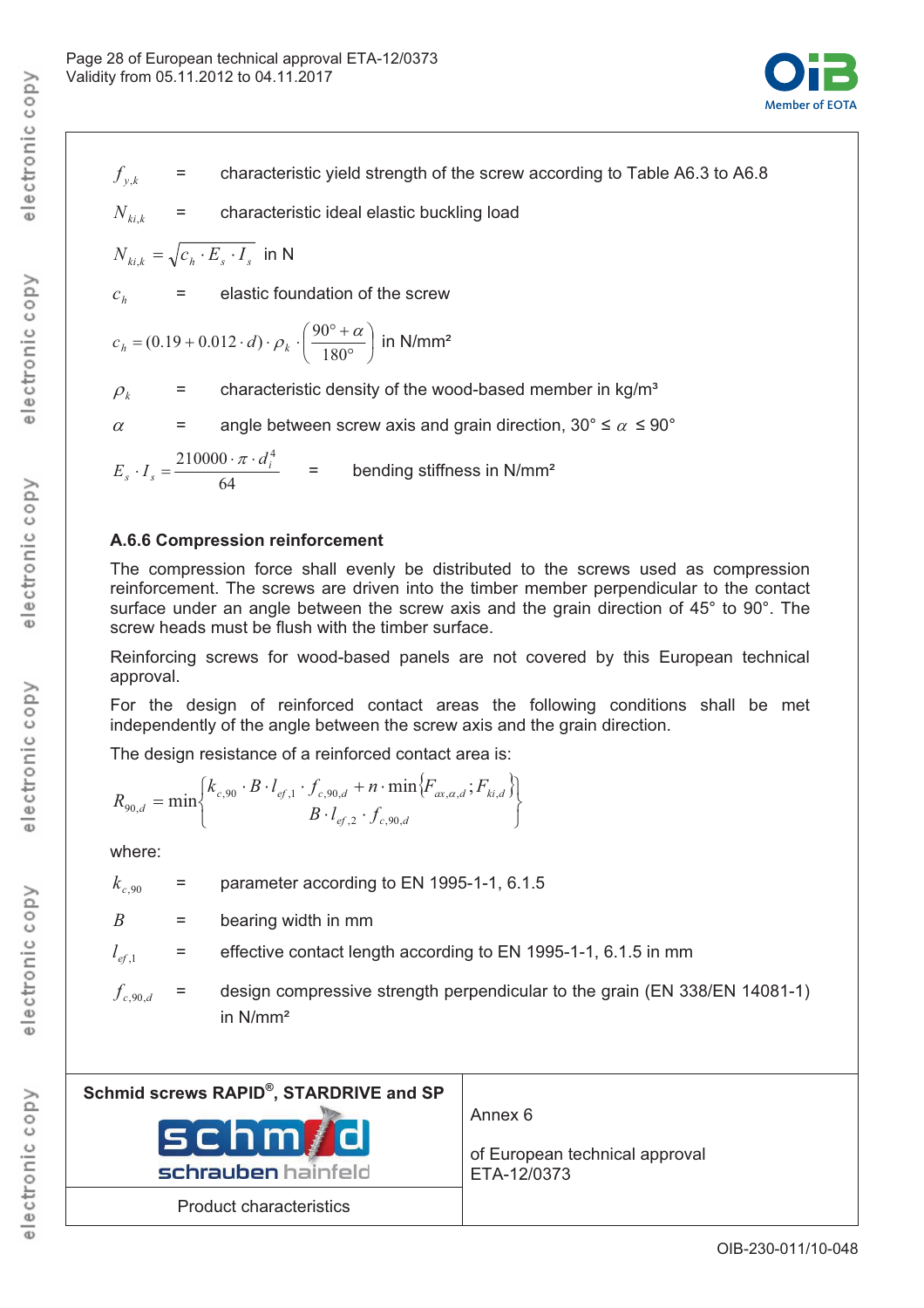

 $n = n_0 \cdot n_{90}$ 

- *n* = number of reinforcing screws
- $n_0$  = number of reinforcing screws arranged in a row parallel to the grain
- $n_{90}$  = number of reinforcing screws arranged in a row perpendicular to the grain
- $l_{\text{ef.2}}$  = effective contact length in the plane of the screw tips in mm, see Annex 8

$$
l_{ef,2} = \{l_{ef} + (n_0 - 1) \cdot a_1 + \min(l_{ef}; a_{1,c})\}
$$
 end supports

$$
l_{ef,2} = \{2 \cdot l_{ef} + (n_0 - 1) \cdot a_1\}
$$
intermediate supports

- $l_{ef}$  = penetration length of the threaded part of the screw in the timber member in mm
- $a_{1,c}$  = end distance of the centre of gravity of the threaded part in the timber member in mm

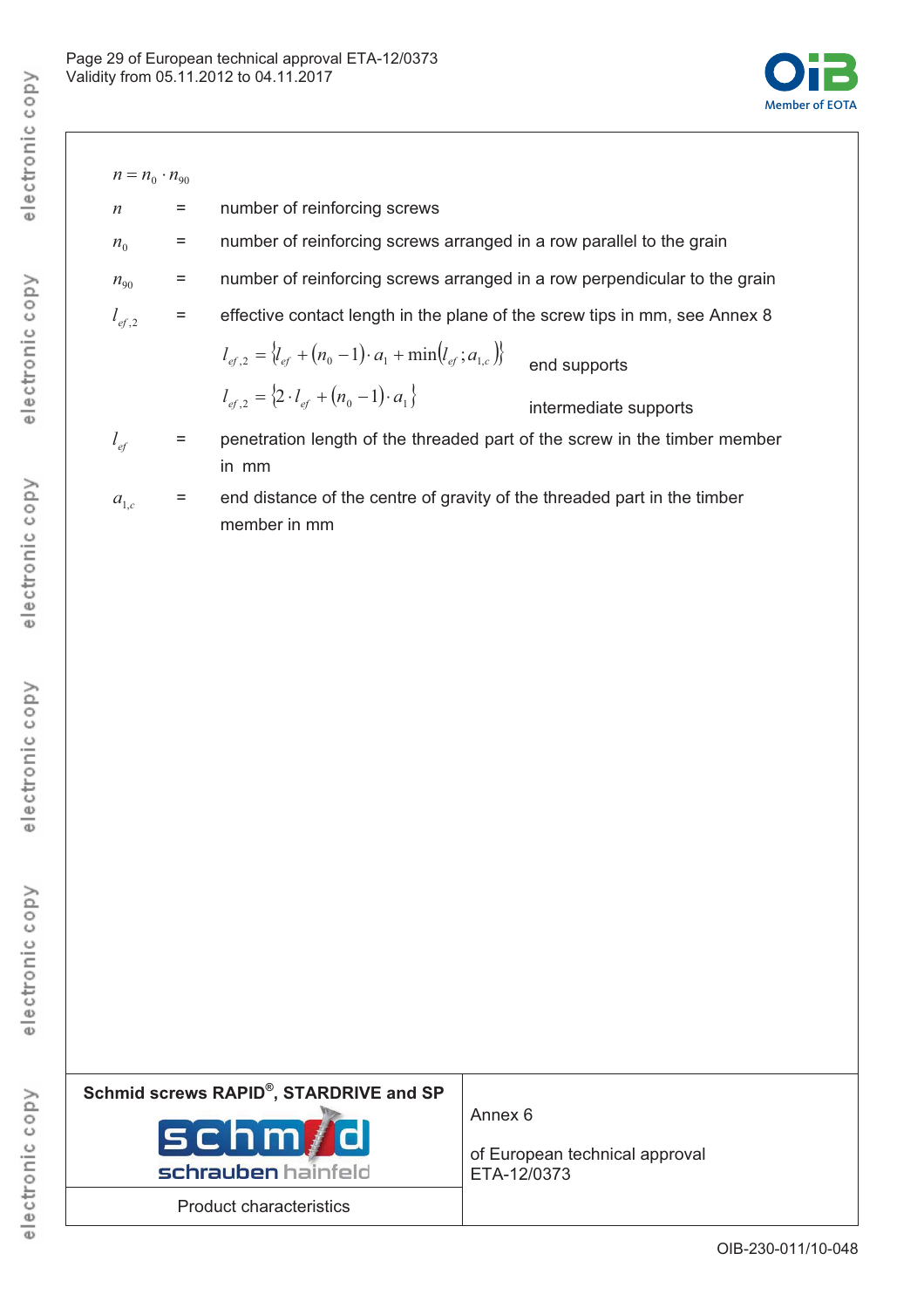

# **A.7.1 General**

For screws with  $d \geq 8$  mm the minimum width/thickness for structural members shall be in accordance with Table A6.9. Minimum thickness for structural members is  $t = 24$  mm for screws with *d* < 8 mm.

| adic Out, Millilliani widukiliyahiyyyi oli su duuna michidci. |  |  |  |
|---------------------------------------------------------------|--|--|--|
| Screw diameter                                                |  |  |  |
|                                                               |  |  |  |

 $\frac{1}{2}$  structural members model mm  $\frac{30}{40}$  40  $\frac{80}{40}$ 

### **Table A6.9 Minimum width/thickness for structural members**

| A.7.2 Laterally and/or axially loaded screws |  |  |
|----------------------------------------------|--|--|
|                                              |  |  |

Minimum thickness t for

For Schmid screws RAPID®, STARDRIVE and SP in predrilled and non-predrilled holes, the minimum spacing, end and edge distances shall be specified according to EN 1995-1-1. Here, the outer thread diameter *d* shall be considered.

For screws in non-predrilled holes, the minimum distances for loaded and unloaded ends shall be 15 *d* for screws with outer thread diameter  $d \geq 8$  mm and timber thickness t < 5 *d*.

Minimum distances from the unloaded edge perpendicular to the grain may be reduced to 3 *d* also for timber thickness t < 5 *d*, if the spacing parallel to the grain and the end distance is at least 25 *d*.

### **A.7.3 Only axially loaded screws**

For Schmid screws RAPID<sup>®</sup>, STARDRIVE and SP with  $d \leq 8$  mm or provided with a half cut or drill point which are loaded only axially, the following minimum spacing, end and edge distances apply alternatively for a minimum timber thickness of t = 12 *d* in non-predrilled holes:

| Spacing $a_1$ in a plane parallel to the grain:                                      | $a_1 = 5 d$    |
|--------------------------------------------------------------------------------------|----------------|
| Spacing a <sub>2</sub> perpendicular to a plane parallel to the grain:               | $a_2 = 5d$     |
| End distance of the centre of gravity of the threaded part<br>in the timber member:  | $a_{1,c} = 5d$ |
| Edge distance of the centre of gravity of the threaded part<br>in the timber member: | $a_{2,c} = 4d$ |
| Spacing $a_2$ can be reduced till 2.5 d if the product of spacing $a_1$ times a      |                |

| Spacing $a_2$ can be reduced till 2.5 d if the product of spacing $a_1$ times $a_2 = 25$ d <sup>2</sup> can be kept |  |
|---------------------------------------------------------------------------------------------------------------------|--|
| for every screw.                                                                                                    |  |
|                                                                                                                     |  |

| Schmid screws RAPID®, STARDRIVE and SP<br>schm/d                                                     | Annex 7                        |
|------------------------------------------------------------------------------------------------------|--------------------------------|
| schrauben hainfeld                                                                                   | of European technical approval |
| Spacing, end and edge distances of the screws<br>and minimum thickness of the wood based<br>material | ETA-12/0373                    |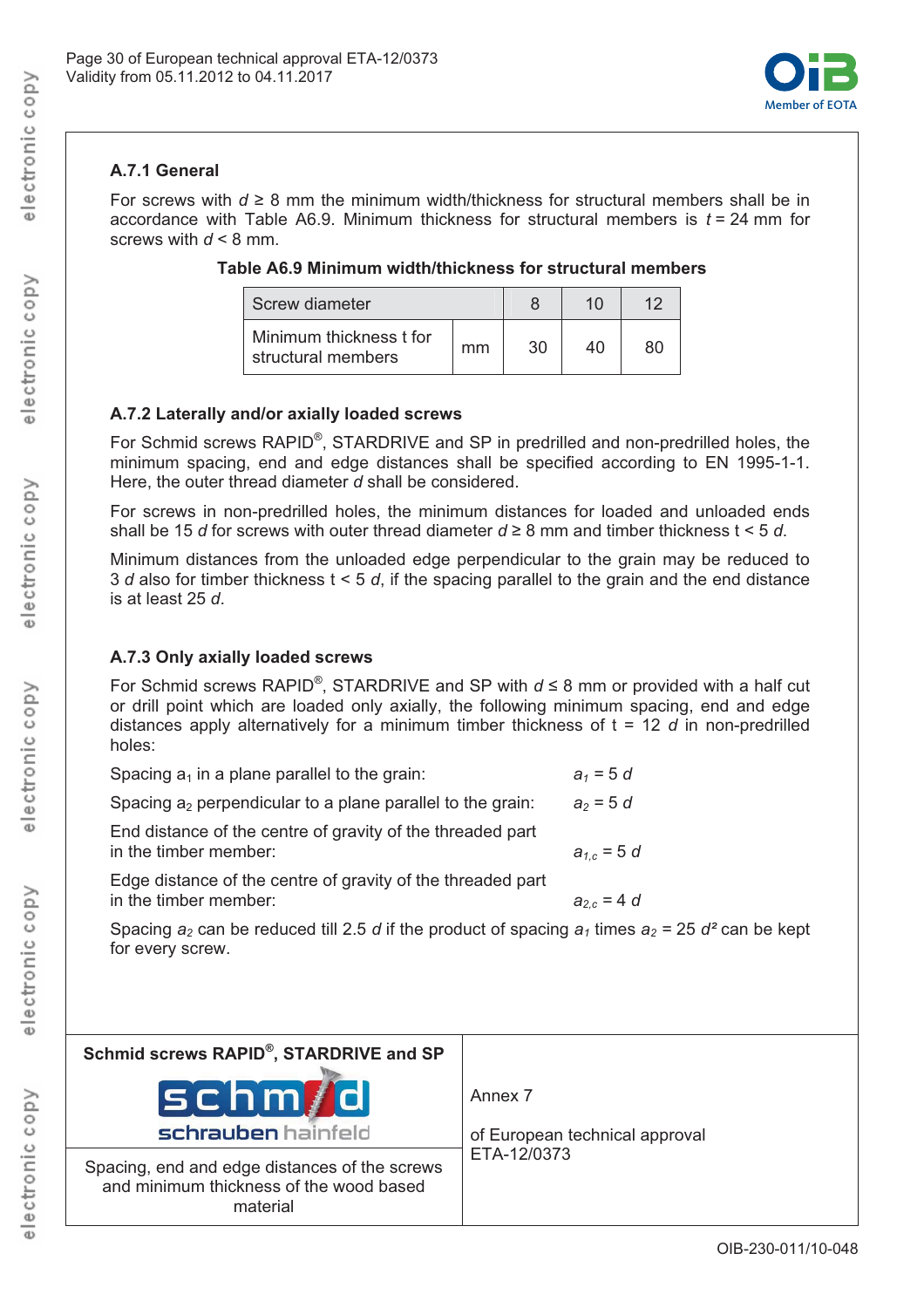

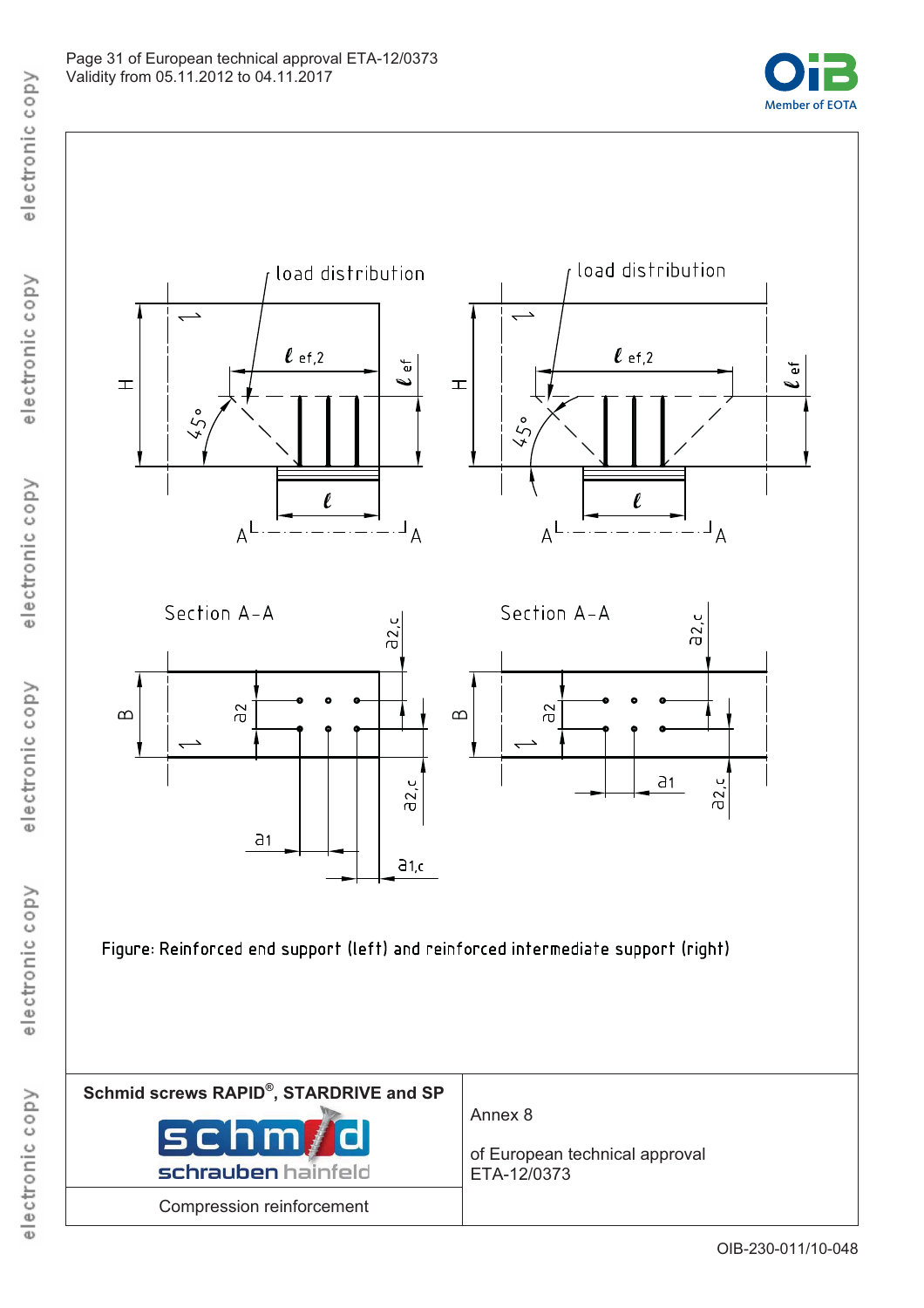

### **A.9.1 Fastening of the thermal insulation material on top of rafters**

RAPID<sup>®</sup>, STARDRIVE and SP with an outer thread diameter of at least 6 mm and lengths between 120 mm and 600 mm may be used for fixing of thermal insulation material on rafters or on wood-based members in vertical facades.

The thickness of the **thermal insulation material** is in between 50 mm and 400 mm. The thermal insulation material shall be applicable as insulation on top of rafters according to national provisions that apply at the installation site.

The **battens** are made from solid timber strength class C24 according to EN 338 and EN 14081-1. The minimum thickness of the battens is  $t_{min}$  = 40 mm and the minimum width *b* of the battens is  $b_{min}$  = 60 mm. For screws with an outer thread diameter of 12 mm the minimum width b of the battens is  $b_{min} = 80$  mm.

Instead of battens the following **wood-based panels** may be used to cover the thermal insulation material if they are suitable for that use:

- Plywood according to EN 636 and EN 13986,
- Oriented Strand Board, OSB according to EN 300 and EN 13986,
- Particleboard according to EN 312 and EN 13986
- Fibreboards according to EN 622-2, EN 622-3 and EN 13986.

Screw head "E" and "L" according to Annex 1 are excluded from fixing wood-based panels on rafters with thermal insulation material as interlayer.

The minimum thickness of the wood-based panels shall be 22 mm.

The word batten includes the meaning of wood-based panels in the following.

The **substructure** is made from solid timber strength class C24 according to EN 338 and EN 14081-1, cross laminated timber according to European technical approvals or laminated veneer lumber according to EN 14374. The minimum width is  $b_{min}$  = 60 mm, for screws with an outer thread diameter of 12 mm the minimum width  $b_{min} = 80$  mm.

The spacing between screws *es* shall be not more than 1.75 m.

Friction forces shall not be considered for the design of the characteristic axial capacity of the screws.

The anchorage of wind suction forces as well as the bending stresses of the battens or the boards, respectively, shall be considered for design. Screws perpendicular to the grain of the rafter (angle  $\alpha$  = 90 °) may be arranged if necessary.

Design may follow EN 1995-1-1 if nothing different is specified below.

The **two** following **systems** are possible:

- System 1: Alternately inclined screws (only screws with full thread)
- System 2: Parallel inclined screws

| Schmid screws RAPID®, STARDRIVE and SP<br>schm/d<br>schrauben hainfeld | Annex 9<br>of European technical approval<br>ETA-12/0373 |
|------------------------------------------------------------------------|----------------------------------------------------------|
| Fastening of thermal insulation material                               |                                                          |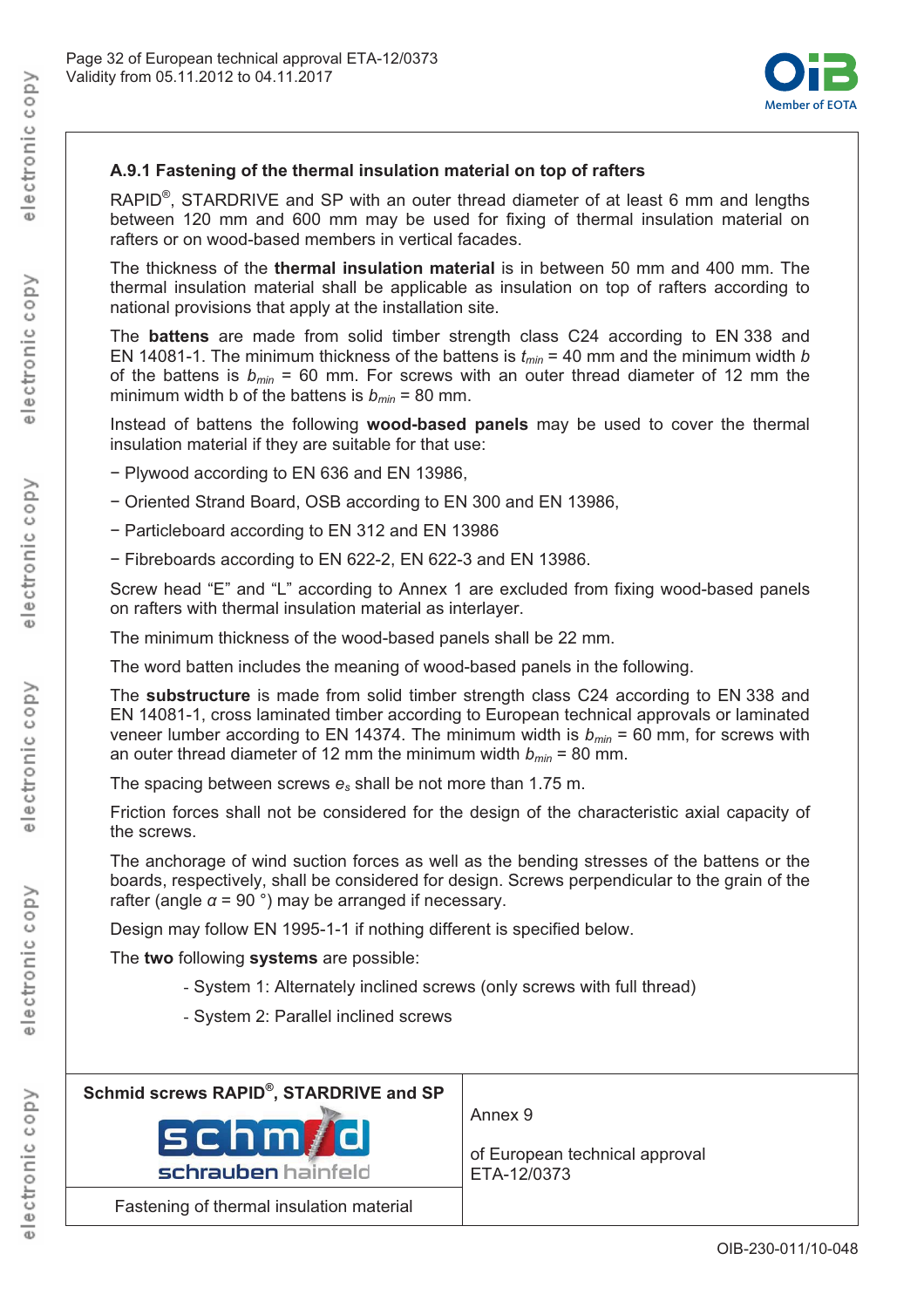

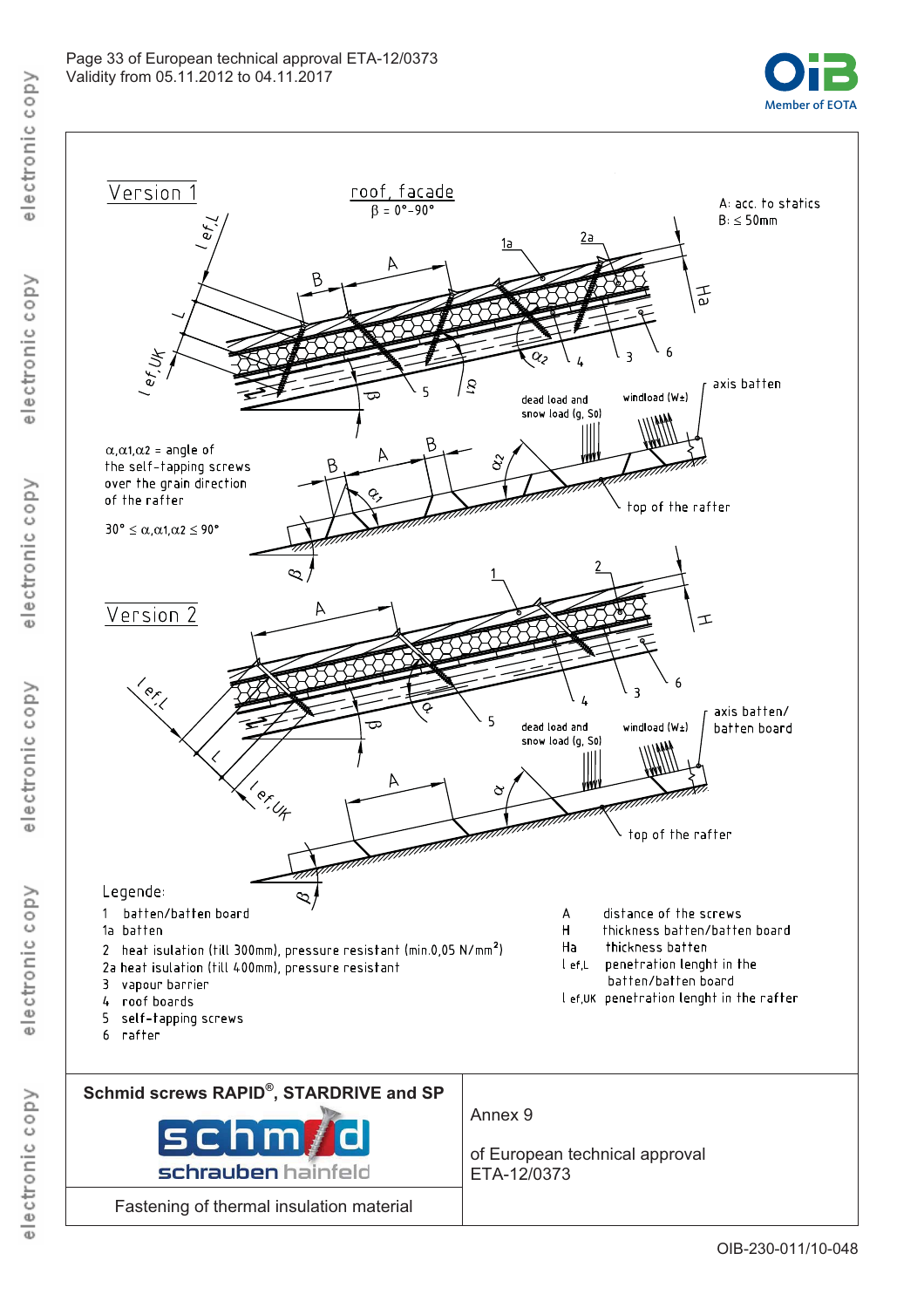

# **A.9.2 Alternately inclined screws (only screws with full thread)**

The screws are predominantly loaded in withdrawal or compression, respectively. Only systems with battens are allowed.

# **Design**

For design of thermal insulation systems in terms of number and spacing of the screws the following characteristic values of tensile or compressive load bearing capacity may be taken into account:

$$
R_{\alpha x,k} = \min \begin{cases} f_{\alpha x,k,\alpha} \cdot d \cdot l_{\text{ef},L} \\ f_{\alpha x,k,\alpha} \cdot d \cdot l_{\text{ef},UK} \end{cases}
$$
 in N

where:

| $f_{\alpha x,k,\alpha}$ | $=$ | characteristic value of the axial withdrawal parameter of the threaded      |
|-------------------------|-----|-----------------------------------------------------------------------------|
|                         |     | part of the screw in the batten, $f_{ax,k,a}$ does not apply for wood-based |
|                         |     | panels                                                                      |

- $\alpha$  = angle between screw axis and grain direction of batten or substructure
- d  $d =$  outer thread diameter of the screw in mm
- $l_{\text{eff,L}}$  = penetration length of the threaded part of the screw in the batten in mm; the screw head length *k* may be taken into account for tension load (not for compressive loading)
- $l_{\text{eff}}$  = penetration length of the threaded part of the screw in the substructure in mm;  $\geq 60$  mm

For compressive loading the design compressive load bearing capacity shall not exceed the buckling capacity of the screws  $\chi \cdot N_{pld}$  according to A.6.5.

# **A.9.3 Parallel inclined screws**

The screws are predominantly loaded in tension whereas corresponding thermal insulation material is loaded in compression. The minimum compression stress of the thermal insulation material at 10 % deformation, measured according to EN 826, shall be  $\sigma_{(10\%)}$  = 0,05 N/mm<sup>2</sup>. Hereby systems with battens or wood-based panels may be used.

# **Design**

For design of thermal insulation systems in terms of number and spacing of the screws the following characteristic withdrawal parameter may be taken into account:

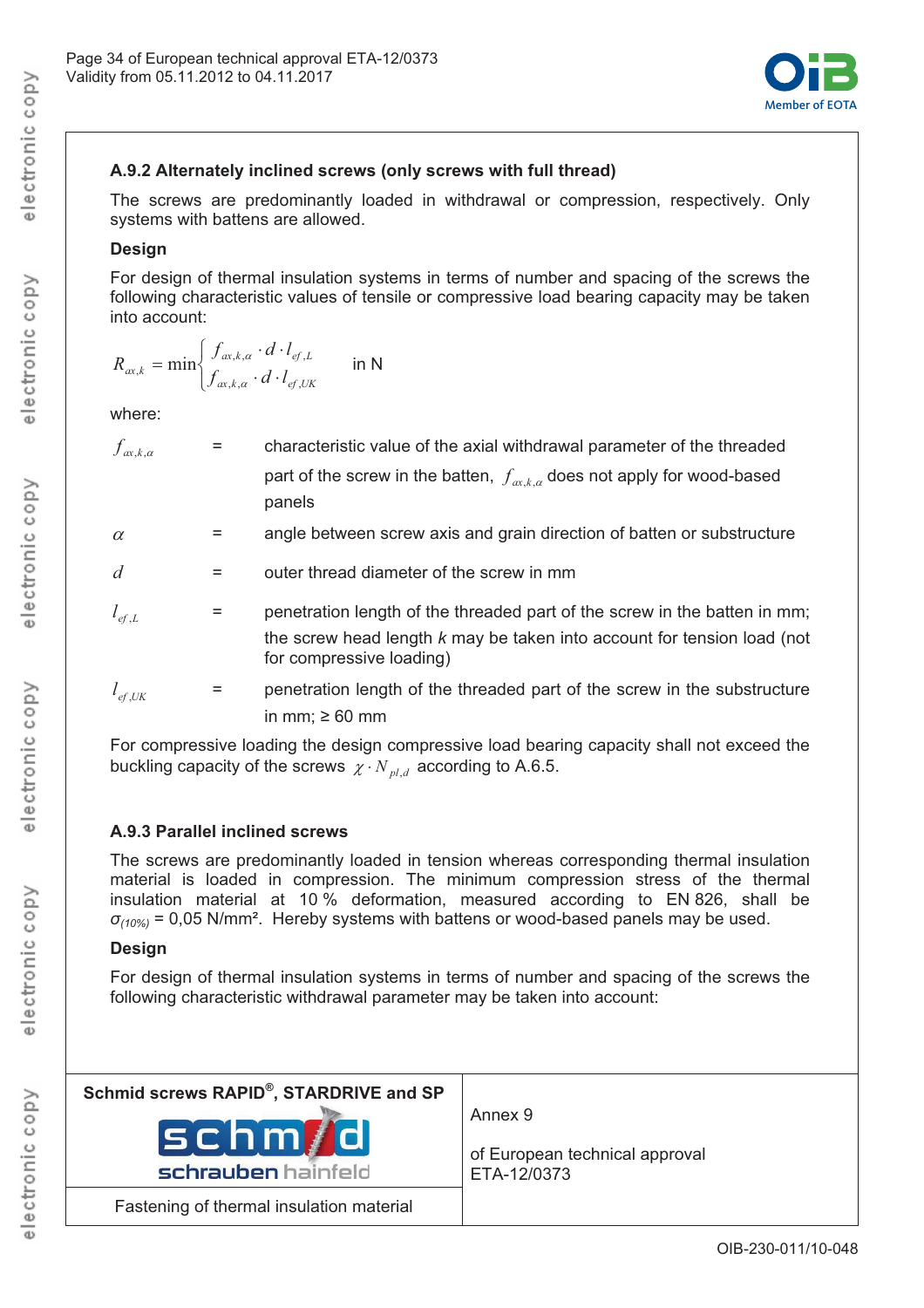

$$
R_{\alpha,k} = \min \begin{cases} f_{\alpha,k,\alpha} \cdot d \cdot l_{ef,UK} \cdot k_1 \cdot k_2 \\ \max \begin{cases} f_{\text{head},k} \cdot d_k^2 \\ f_{\alpha,k,\alpha} \cdot l_{ef,L} \cdot d \end{cases} \end{cases}
$$
 in N

where:

- $f_{\alpha x,k,\alpha}$  = characteristic value of the axial withdrawal parameter of the threaded part of the screw in the batten,  $f_{ax,k,a}$  does not apply for wood-based panels
- *f*  $f_{head,k}$  = characteristic head pull-through parameter according to Tables A6.1 and A6.2



# $d_{D\ddot{a}}$  = thickness of thermal insulation material in mm

| $\sigma$ 10 % | compressive stress of thermal insulation material at 10 % strain in N/mm <sup>2</sup> |
|---------------|---------------------------------------------------------------------------------------|
|               |                                                                                       |